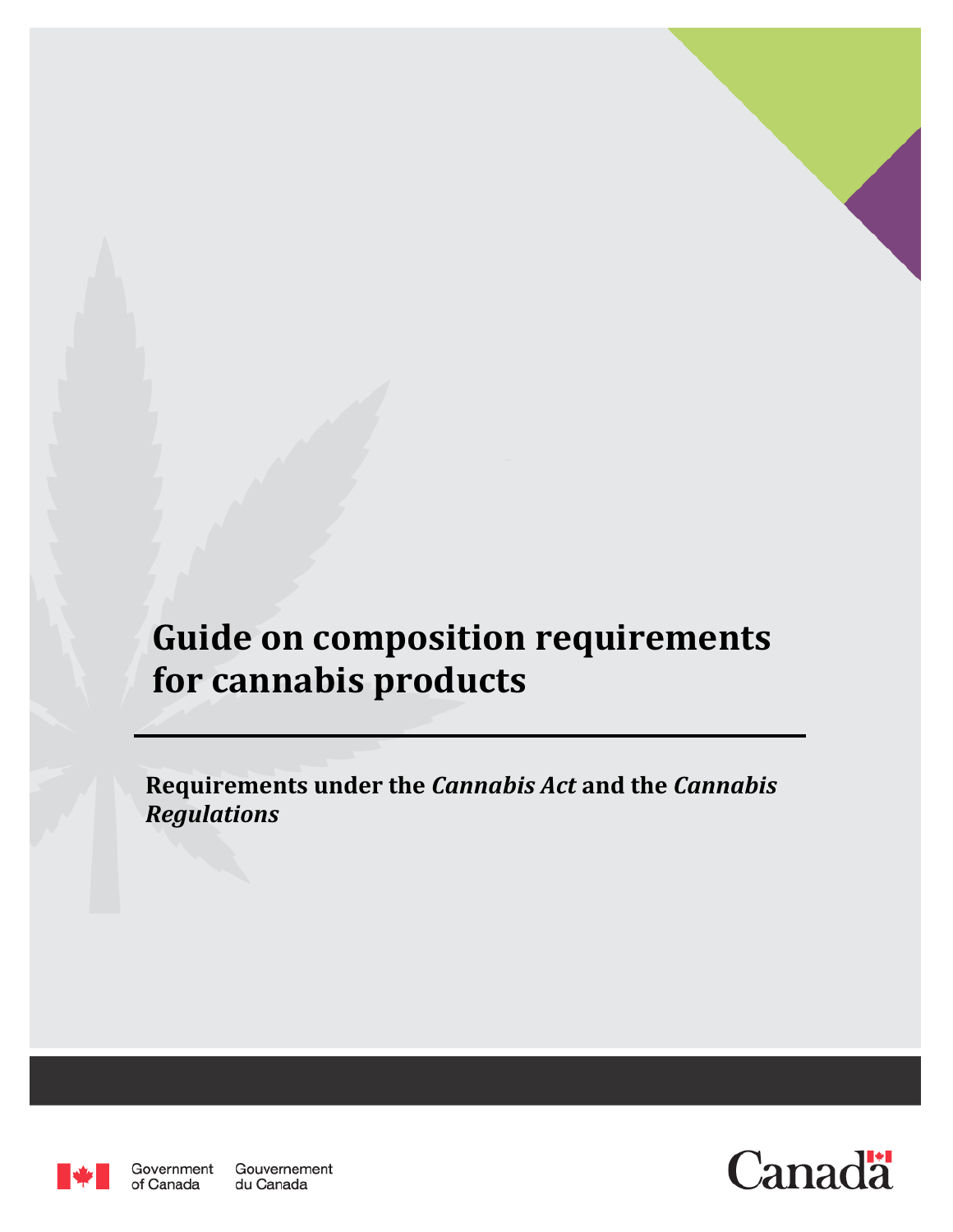Health Canada is the federal department responsible for helping the people of Canada maintain and improve their health. Health Canada is committed to improving the lives of all of Canada's people and to making this country's population among the healthiest in the world as measured by longevity, lifestyle and effective use of the public health care system.

Disclaimer: This document does not constitute part of the *Cannabis Act* or its associated Regulations. It should be read in conjunction with the relevant sections of the Act and its Regulations. The information in this document is not intended to substitute for, supersede or limit the requirements under the legislation. In the event of discrepancy between the legislation and this document, the legislation shall prevail.

The reader is advised to consult other legislation that may apply to them or their activities, such as application provincial or territorial legislation.

This document may be updated from time to time so the reader is encouraged to check back periodically.

Également disponible en français sous le titre :

*Guide sur les exigences de composition des produits du cannabis*

To obtain additional information, please contact:

Health Canada Address Locator 0900C2 Ottawa, ON K1A 0K9 Tel.: 613-957-2991 Toll free: 1-866-225-0709 Fax: 613-941-5366 TTY: 1-800-465-7735 E-mail: [hc.publications-publications.sc@canada.ca](mailto:hc.publications-publications.sc@canada.ca)

© Her Majesty the Queen in Right of Canada, 2019

Publication date: August 2019

This publication may be reproduced without permission provided the source is fully acknowledged.

Cat.: H134-9/2019E-PDF ISBN: 978-0-660-32257-5 Pub.: 190307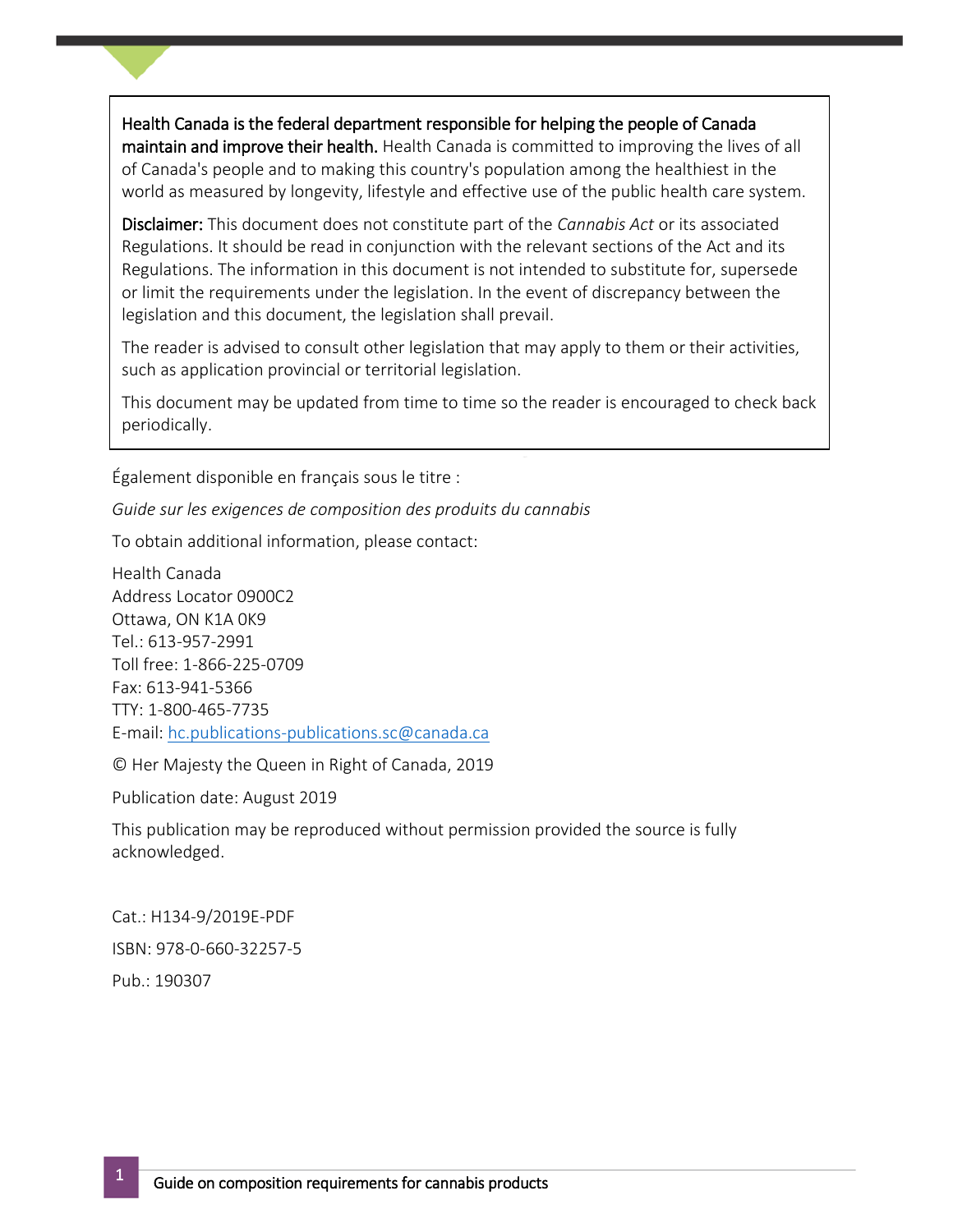# **Contents**

| 1.0 |       |  |  |  |  |  |  |
|-----|-------|--|--|--|--|--|--|
| 2.0 |       |  |  |  |  |  |  |
| 3.0 |       |  |  |  |  |  |  |
| 4.0 |       |  |  |  |  |  |  |
|     | 4.1   |  |  |  |  |  |  |
|     | 4.2   |  |  |  |  |  |  |
|     | 4.3   |  |  |  |  |  |  |
| 5.0 |       |  |  |  |  |  |  |
|     | 5.1   |  |  |  |  |  |  |
|     | 5.1.1 |  |  |  |  |  |  |
|     | 5.1.2 |  |  |  |  |  |  |
|     | 5.1.3 |  |  |  |  |  |  |
|     | 5.2   |  |  |  |  |  |  |
|     | 5.2.1 |  |  |  |  |  |  |
|     | 5.2.2 |  |  |  |  |  |  |
|     | 5.2.3 |  |  |  |  |  |  |
|     | 5.2.4 |  |  |  |  |  |  |
|     | 5.2.5 |  |  |  |  |  |  |
|     | 5.2.6 |  |  |  |  |  |  |
|     | 5.2.7 |  |  |  |  |  |  |
| 6.0 |       |  |  |  |  |  |  |
|     | 6.1   |  |  |  |  |  |  |
|     | 6.2   |  |  |  |  |  |  |
|     | 6.2.1 |  |  |  |  |  |  |
|     | 6.2.2 |  |  |  |  |  |  |
|     | 6.3   |  |  |  |  |  |  |
|     | 6.3.1 |  |  |  |  |  |  |
|     | 6.3.2 |  |  |  |  |  |  |
|     | 6.3.3 |  |  |  |  |  |  |
|     | 6.3.4 |  |  |  |  |  |  |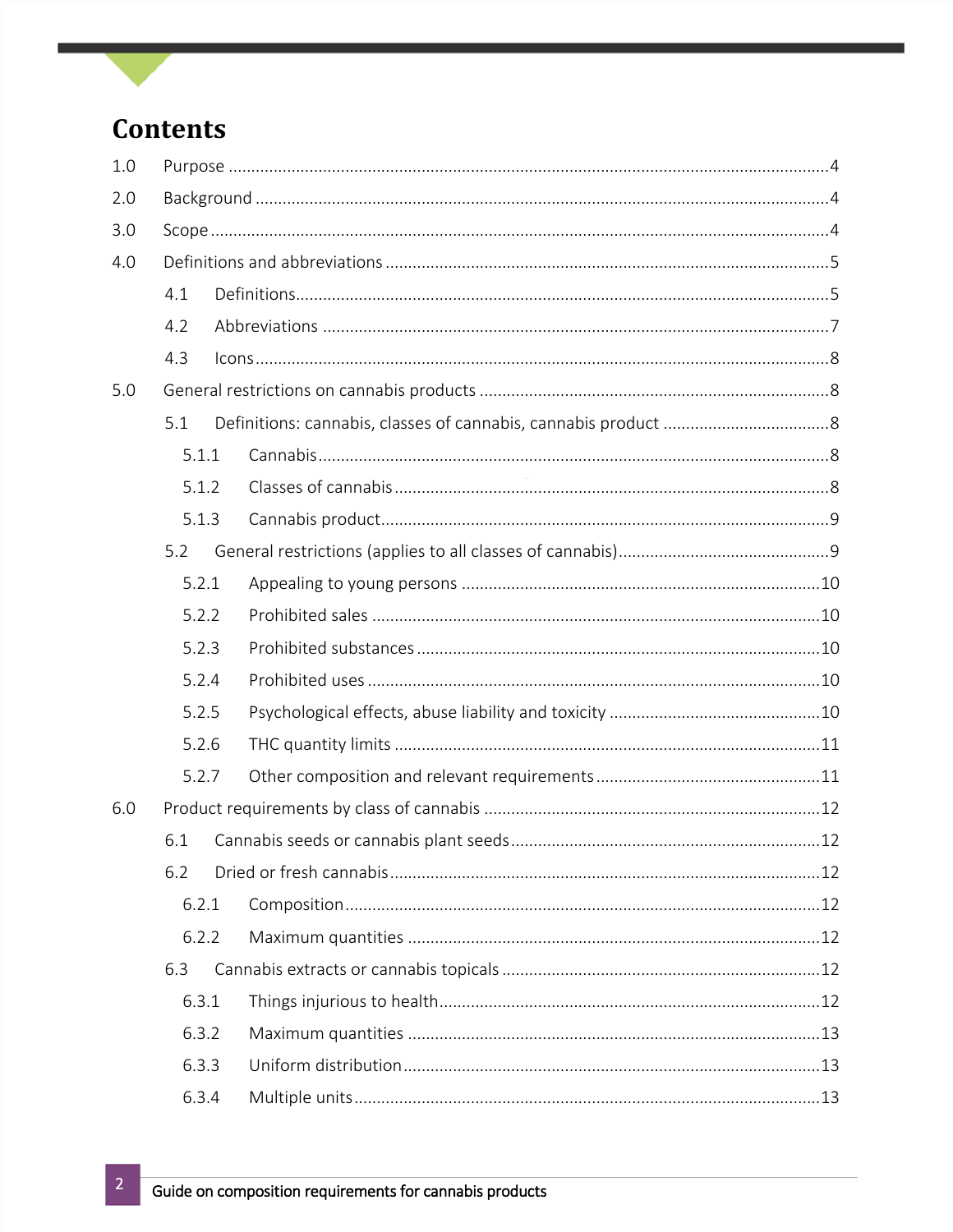| 6.4    |  |  |  |  |  |  |
|--------|--|--|--|--|--|--|
| 6.4.1  |  |  |  |  |  |  |
| 6.4.2  |  |  |  |  |  |  |
| 6.4.3  |  |  |  |  |  |  |
| 6.5    |  |  |  |  |  |  |
| 6.5.1  |  |  |  |  |  |  |
| 6.5.2  |  |  |  |  |  |  |
| 6.5.3  |  |  |  |  |  |  |
| 6.5.4  |  |  |  |  |  |  |
| 6.5.5  |  |  |  |  |  |  |
| 6.5.6  |  |  |  |  |  |  |
| 6.5.7  |  |  |  |  |  |  |
| 6.5.8  |  |  |  |  |  |  |
| 6.5.9  |  |  |  |  |  |  |
| 6.5.10 |  |  |  |  |  |  |
| 6.5.11 |  |  |  |  |  |  |
| 6.5.12 |  |  |  |  |  |  |
| 6.5.13 |  |  |  |  |  |  |
| 6.5.14 |  |  |  |  |  |  |
| 6.6    |  |  |  |  |  |  |
| 6.7    |  |  |  |  |  |  |
| 6.7.1  |  |  |  |  |  |  |
| 6.7.2  |  |  |  |  |  |  |
| 6.7.3  |  |  |  |  |  |  |
| 6.8    |  |  |  |  |  |  |
|        |  |  |  |  |  |  |
|        |  |  |  |  |  |  |

 $7.0\,$ 

 $8.0$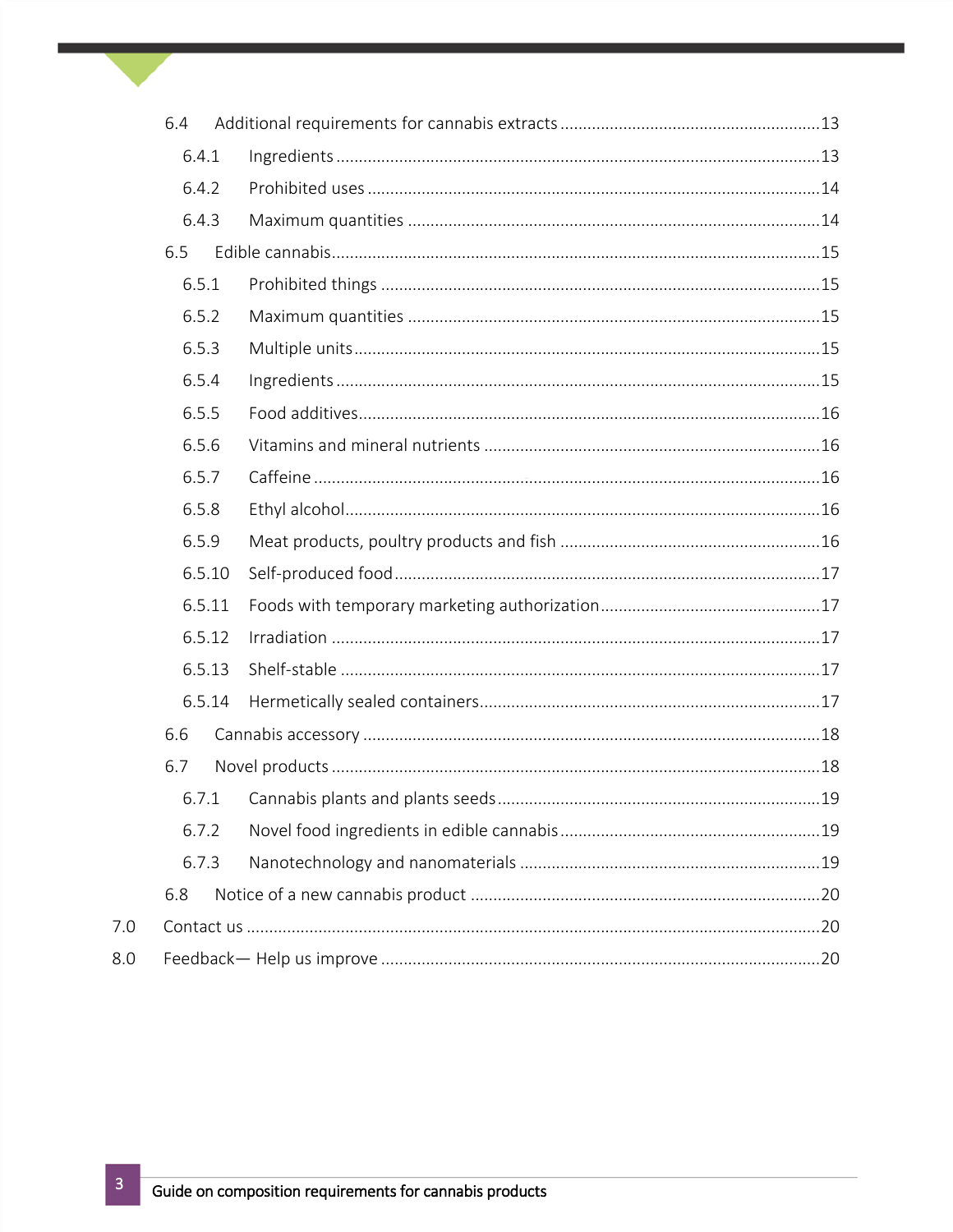# <span id="page-4-0"></span>**1.0 Purpose**

This guide provides guidance and information on the definitions of, and requirements for, cannabis and cannabis products under the *Cannabis Act* (also referred to in this guide as "the Act" and abbreviated to CA for references) and the *Cannabis Regulations* (also referred to in this guide as "the Regulations", and abbreviated to CR for references).

# <span id="page-4-1"></span>**2.0 Background**

The *Cannabis Act* and its regulations came into force on October 17, 2018, establishing the legal framework for the production and sale of cannabis products.

As of October 17, 2019, the Regulations will be updated to include rules for the legal production and sale of three new classes of cannabis, namely edible cannabis, cannabis extracts and cannabis topicals. These new requirements will help mitigate the unique public health and public safety risks associated with these new classes of cannabis (e.g., overconsumption, foodborne illness) as outlined in section 5.2 of this guide. Part 6 of the Regulations sets out general requirements pertaining to the formulation, production and composition of cannabis products as well as those specific to all classes of cannabis that are set out in Schedule 4 to the Act*.*

Licence holders are responsible for complying with the Act and Regulations, and other legislation that may apply to them or their activities. Health Canada applies a risk-based approach to compliance and enforcement whereby risk pertains to health, safety and the credibility of the regulatory system, among other factors. The *[Compliance and Enforcement Policy for the](https://www.canada.ca/en/health-canada/services/drugs-medication/cannabis/laws-regulations/compliance-enforcement-policy-cannabis-act/policy.html)  [Cannabis Act](https://www.canada.ca/en/health-canada/services/drugs-medication/cannabis/laws-regulations/compliance-enforcement-policy-cannabis-act/policy.html)* can be found on Health Canada's website.

# <span id="page-4-2"></span>**3.0 Scope**

The information in this guide is based on the *Cannabis Regulations*, as amended by the *Regulations Amending the Cannabis Regulations (New Classes of Cannabis)* which were published in the Canada Gazette, Part II, on June 26, 2019, and will come into force on October 17, 2019.

This guide applies to cannabis products sold and distributed in Canada.

This guide outlines the key regulatory requirements relating to the formulation, production and composition of cannabis products as set out in Part 6 of the Regulations.

This guide does not cover broader requirements under the Act and Regulation*s* such as those related to licensing, physical security, packaging and labelling, and good production practices, among others.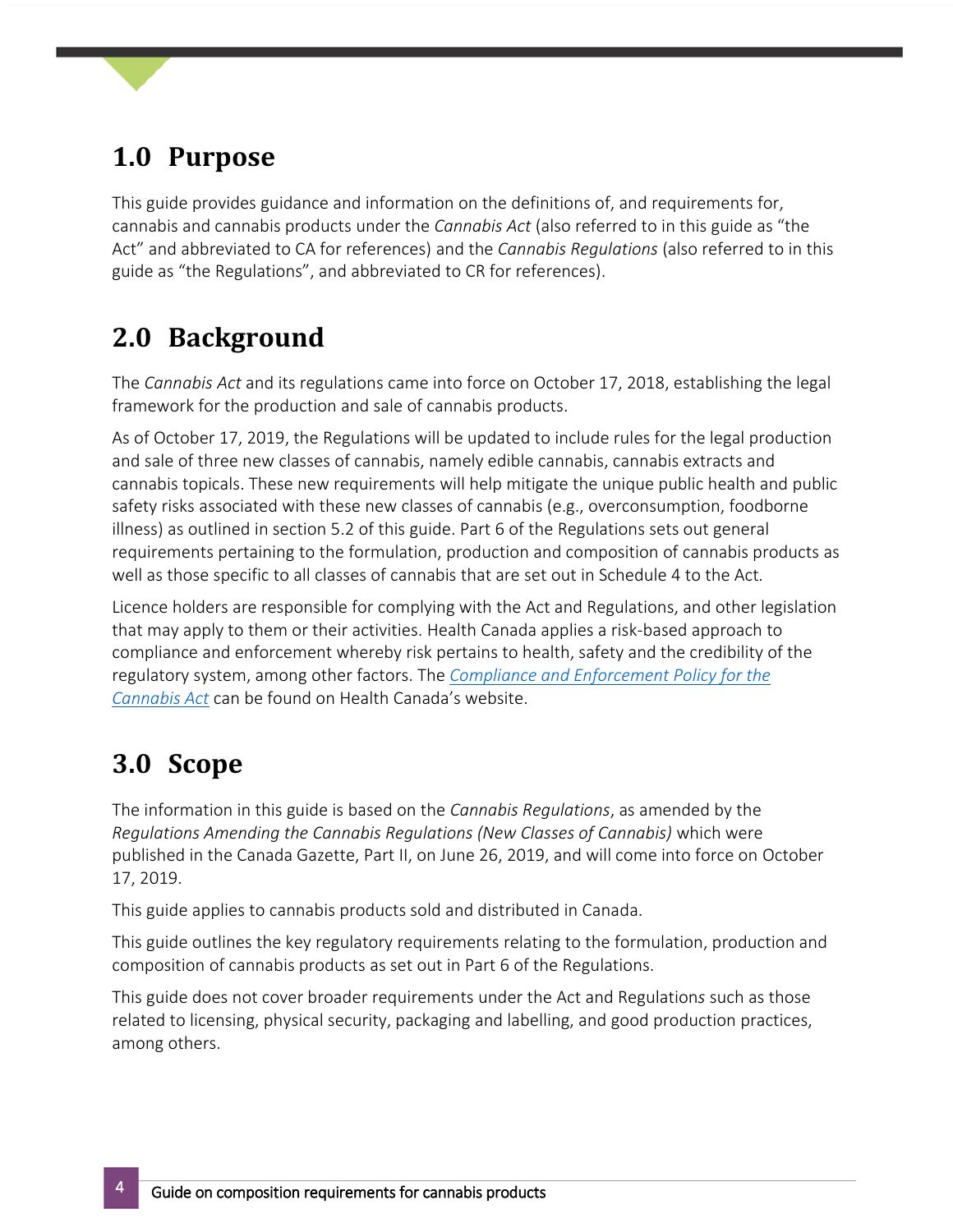On its website, Health Canada publishes other guidance documents and information that licence holders may use in conjunction with this guide to support their compliance with the Act and Regulations. For consistency and transparency, this guide and other guidance documents and information are updated as required to reflect changes to policies and/or operations.

# <span id="page-5-0"></span>**4.0 Definitions and abbreviations**

# <span id="page-5-1"></span>**4.1 Definitions**

The *Cannabis Act* and the *Cannabis Regulations* should be referred to for a comprehensive list of definitions. The definitions in this section are provided for ease of reference.

Cannabis: As defined in the *Cannabis Act*, means a cannabis plant and anything referred to in Schedule 1 to the Act but does not include anything referred to in Schedule 2 to the Act.

Cannabis accessory: As defined in the *Cannabis Act,* means:

(a) a thing, including rolling papers or wraps, holders, pipes, water pipes, bongs and vaporizers, that is represented to be used in the consumption of cannabis; or (b) a thing that deemed under subsection 2(3) of the Act to be represented to be used in the consumption of cannabis.

Cannabis extract: As defined in the *Cannabis Regulations* means:

(a) A substance produced by (i) subjecting anything referred to in item 1 of Schedule 1 to the Act to extraction processing, or ii) synthesizing a substance that is identical to a phytocannabinoid produced by, or found in, a cannabis plant; or

(b) A substance or mixture of substances that contains or has on it a substance produced in a manner referred to in paragraph (a).

It does not include cannabis topical or edible cannabis.

Cannabis plant: As defined in the *Cannabis Act*, means a plant that belongs to the genus *Cannabis.*

Cannabis plant seed: Means any seed of a cannabis plant.

Cannabis product: As defined in the *Cannabis Regulations*, means cannabis of only one of the classes set out in Schedule 4 to the Act  $-$  or a cannabis accessory that contains such cannabis  $$ after it has been packaged and labelled for sale to a consumer at the retail level. It does not include:

- (a) cannabis that is intended for an animal;
- (b) a cannabis accessory that contains cannabis that is intended for an animal; or
- (c) a drug containing cannabis

Cannabis topical: As defined in the *Cannabis Regulations*, means a substance or mixture of substances that contains or has on it anything referred to in item 1 or 3 of Schedule 1 to the Act and that is intended for use, directly or indirectly, exclusively on external body surfaces, including hair and nails.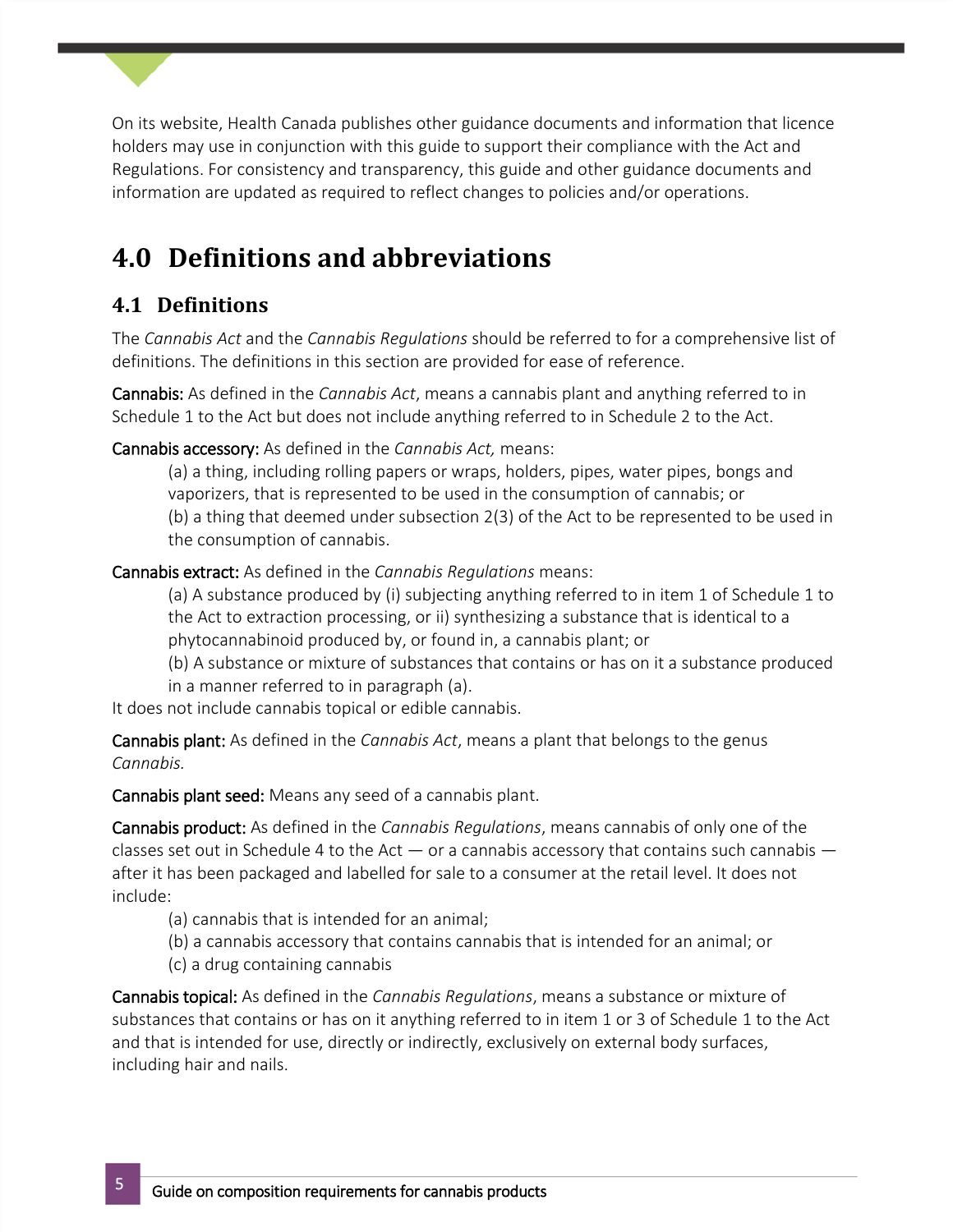Classes of cannabis: Means the classes of cannabis that an authorized person may sell as per Schedule 4 to the Act.

Contaminated: As defined in the *Cannabis Regulations,* means, in respect of cannabis, a cannabis accessory or an ingredient, containing or having on it anything—including a micro-organism but excluding anything referred to in item 1 or 3 of Schedule 1 to the Act—that may render the cannabis, cannabis accessory or ingredient injurious to human health or unsuitable for human use.

Dried cannabis: As defined in the *Cannabis Act*, means any part of a cannabis plant that has been subjected to a drying process, other than seeds.

Durable life date: As defined in the *Cannabis Regulations,* means the date on which the durable life of a cannabis product ends.

cannabis, fresh cannabis, cannabis plants or cannabis plant seeds. For clarity, it also does not Edible cannabis: As defined in the *Cannabis Regulations*, means a substance or mixture of substances that contains or has on it anything referred to in item 1 or 3 of Schedule 1 to the Act and that is intended to be consumed in the same manner as food. It does not include dried include cannabis extracts and cannabis topicals.

Food additive: As defined in the *Cannabis Regulations*, means any substance the use of which results, or may reasonably be expected to result, in it or its by-products becoming a part of, or affecting the characteristics of, a food or edible cannabis, but does not include

(a) anything referred to in item 1 or 3 of Schedule 1 to the Act; or

(b) anything that is excluded from the definition food additive in subsection B.01.001(1) of the Food and Drug Regulations

Fresh cannabis: As defined in the *Cannabis Regulations* means freshly harvested cannabis buds (i.e., flowers) and leaves, but does not include plant material that can be used to propagate cannabis.

Immediate container: As defined in the *Cannabis Regulations*, means a container that is in direct contact with cannabis or a cannabis accessory that is a cannabis product or, if a wrapper is in direct contact with the cannabis or the cannabis accessory, with the wrapper.

Additionally, as per the definitions in the *Cannabis Regulations*, a cannabis accessory that contains edible cannabis in liquid form at the temperature of 22  $\pm$  2°C and that is a cannabis product is deemed to be an immediate container.

#### Ingredients: As defined in the *Cannabis Regulations*, means:

(a) In the case of a cannabis extract or a cannabis topical, a substance, other than anything referred to in item 1 or 3 of Schedule 1 to the Act, that is used to produce the cannabis extract or cannabis topical, including any substance used in the manufacture of that substance, and that is present in the final form of the cannabis extract or cannabis topical (b) In the case of edible cannabis,

(i) a substance, other than anything referred to in item 1 or 3 of Schedule 1 to the Act,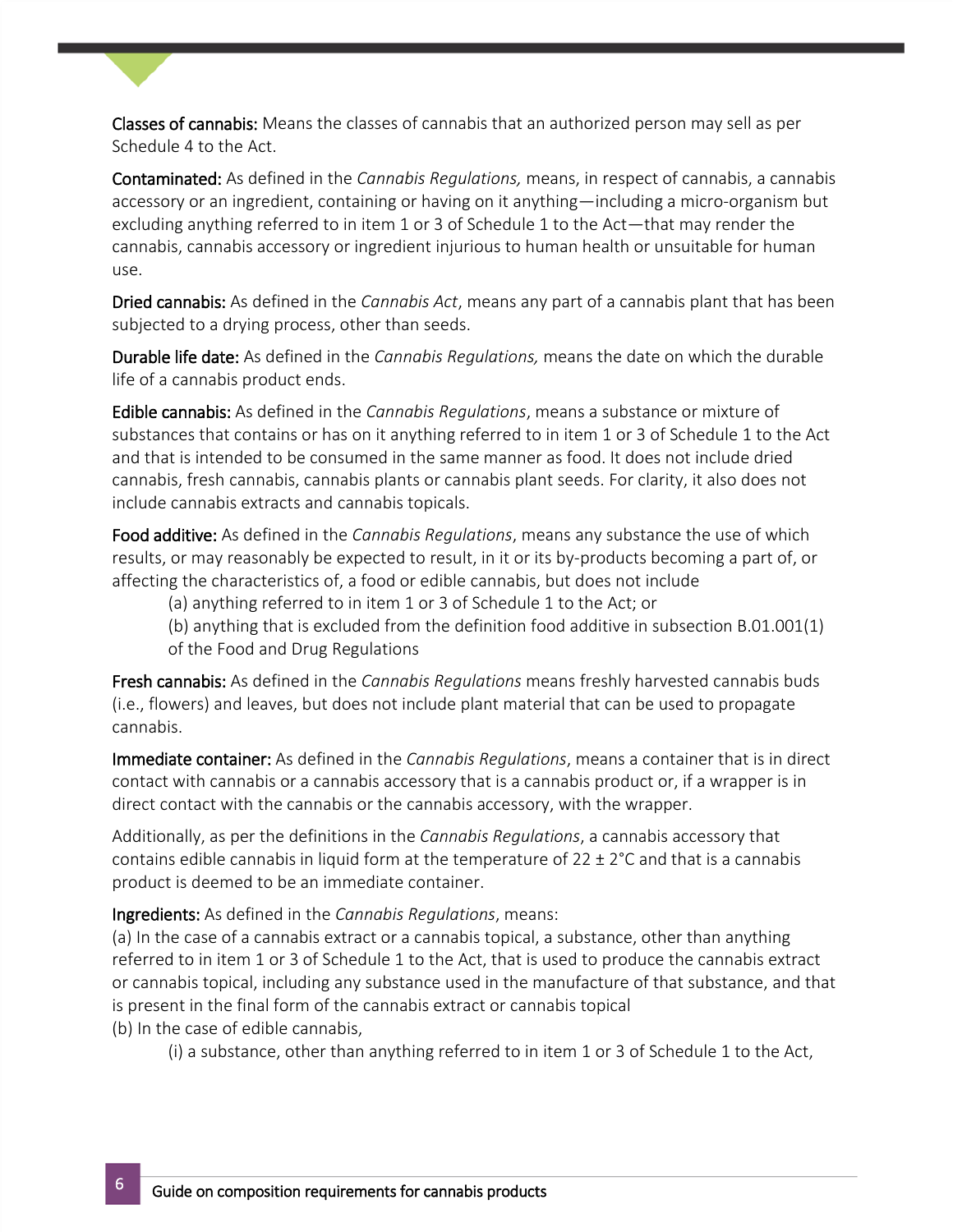(A) that is used to produce the edible cannabis if the use of the substance results, or may reasonably be expected to result, in the substance or its by-products becoming a part of, or affecting the characteristics of, the edible cannabis, or (B) that is part of a mixture of substances referred to in item 2 of that Schedule that is used to produce the edible cannabis if the use of the mixture results, or may reasonably be expected to result, in the substance or its by-products becoming a part of, or affecting the characteristics of, the edible cannabis, or (ii) a mixture of substances, other than anything referred to in item 1 or 3 of Schedule 1

to the Act,

(A) that is used to produce the edible cannabis if the use of the mixture results, or may reasonably be expected to result, in the mixture or its by-products becoming a part of, or affecting the characteristics of, the edible cannabis, or (B) that is part of a mixture of substances referred to in item 2 of that Schedule that is used to produce the edible cannabis if the use of the latter mixture results, or may reasonably be expected to result, in the former mixture or its by-products becoming a part of, or affecting the characteristics of, the edible cannabis.

Licence holder: For the purpose of this guide, means the holder of a federal licence that has been issued under authority of the *Cannabis Act*, belonging to one of the classes of licences that are listed in section 8 of the *Cannabis Regulations.*

Marketing authorization: As defined in the *Cannabis Regulations*, has the same meaning as in subsection B.01.001(1) of the *Food and Drug Regulations,* except in subsection (2).

Potential to convert THCA into THC: As defined in the *Cannabis Regulations*, means the maximum amount of THC that would be obtained if THCA was converted into THC with no further degradation of THC.

# <span id="page-7-0"></span>**4.2 Abbreviations**

- CA *Cannabis Act*
- CBD cannabidiol
- CBG cannabigerol
- CBN cannabinol
- CR *Cannabis Regulations*
- FDA *Food and Drugs Act*
- FDR *Food and Drug Regulations*
- g gram
- mg milligram
- mL millilitre
- s. section (of an Act or Regulation)
- subs. subsection (of an Act or Regulation)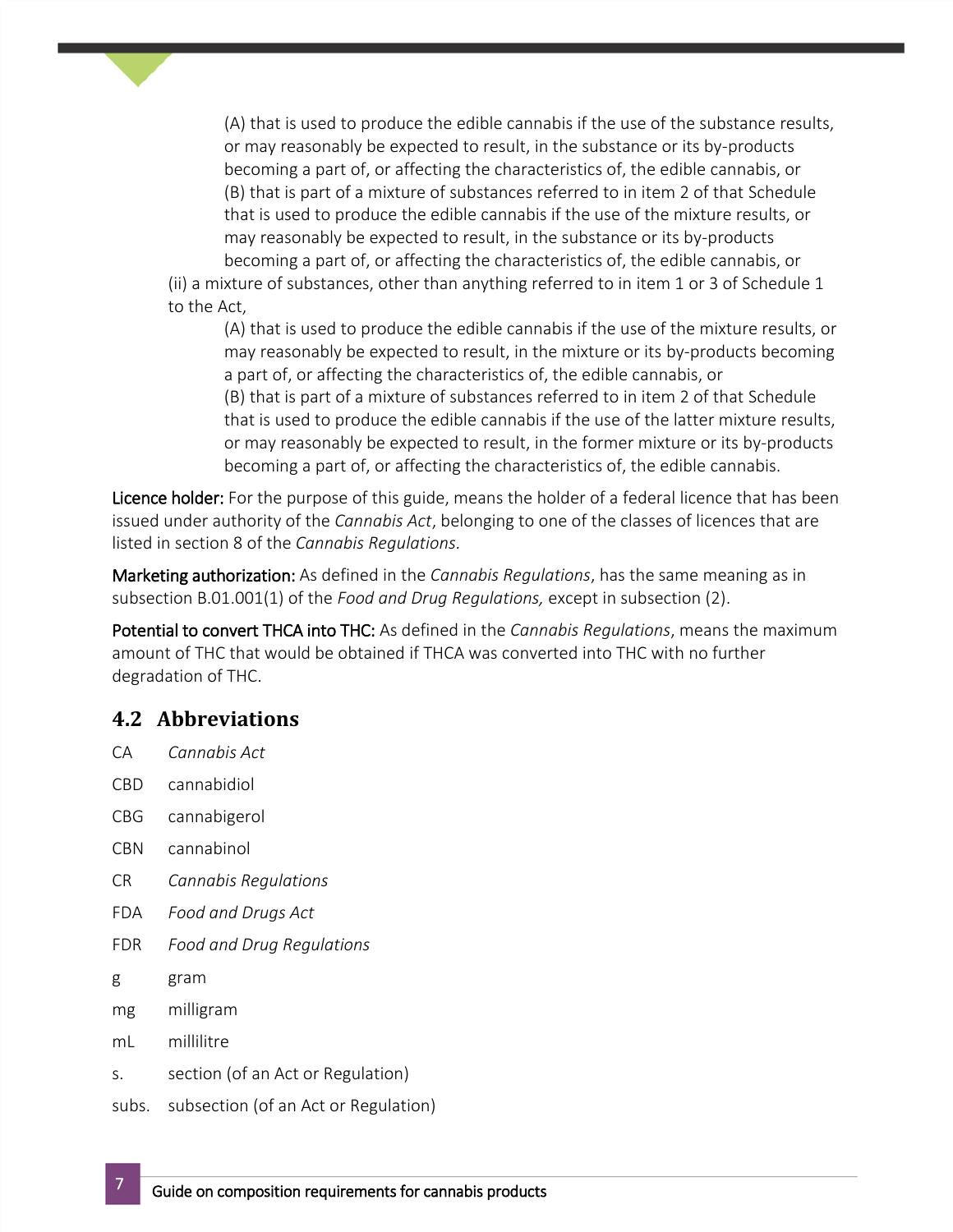- THC delta-9-tetrahydrocannabinol
- THCA delta-9-tetrahydrocannabinolic acid

# <span id="page-8-0"></span>**4.3 Icons**

The following icons are used in this guide to highlight information of interest.



**Important:** Key or cautionary information.



Tip: Supplementary information that could be helpful, including references to external documents.

# <span id="page-8-1"></span>5.0 General restrictions on cannabis products

# <span id="page-8-2"></span>**5.1 Definitions: cannabis, classes of cannabis, cannabis product**

## <span id="page-8-3"></span>*5.1.1 Cannabis*

Cannabis means a cannabis plant and anything referred to in Schedule 1 to the Act but does not include anything referred to in Schedule 2 to the Act [subs. 2(1), CA].

Schedule 1 refers to:

- 1. Any part of a cannabis plant, including the phytocannabinoids produced by, or found in, such a plant (e.g., THC, CBD, CBN, CBG) regardless of whether that part has been processed or not, other than a part of the plant referred to in Schedule 2 to the Act
- 2. Any substance or mixture of substances that contains or has on it any part of such a plant (e.g., when non-cannabis ingredients have been mixed with cannabis, the entire mixture is considered to be cannabis)
- 3. Any substance that is identical to any phytocannabinoid produced by, or found in, such a plant, regardless of how the substance was obtained (e.g., synthetically derived or of a different biological origin)

Schedule 2 refers to:

- 1. A non-viable seed of a cannabis plant
- 2. A mature stalk, without any leaf, flower, seed or branch, of such a plant
- 3. Fibre derived from a stalk referred to above
- 4. The root or any part of the root of such a plant

#### <span id="page-8-4"></span>*5.1.2 Classes of cannabis*

Schedule 4 to the Act refers to the classes of cannabis that an authorized person may sell:

• Dried cannabis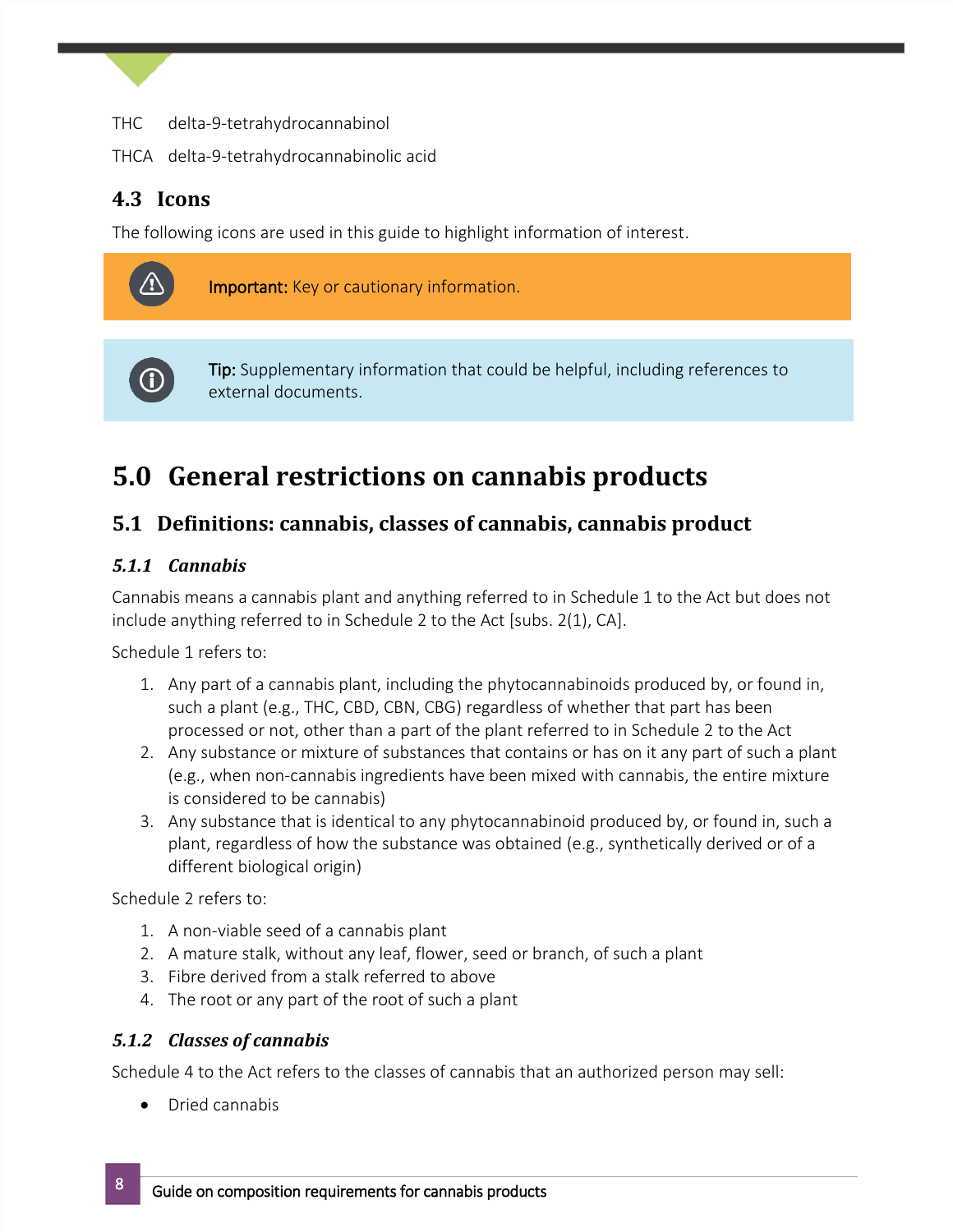- Fresh cannabis
- Cannabis plants
- Cannabis plant seeds
- Edible cannabis
- Cannabis extracts
- Cannabis topicals

The definition of each class of cannabis can be found in section 4.1 of this guide.

Important: Cannabis oil will no longer exist as a class of cannabis from Schedule 4 to the Act on October 17, 2020. While cannabis oil will cease to exist as a standalone class of cannabis on this date, cannabis oil products will continue to be permitted for sale within the new classes of cannabis (i.e., cannabis extracts, cannabis topicals, and edible cannabis).

# <span id="page-9-0"></span>*5.1.3 Cannabis product*

A cannabis product means cannabis of only one of the classes set out in Schedule 4 to the Act or a cannabis accessory that contains such cannabis - after it has been packaged and labelled for sale to a consumer at the retail level. It does not include:

- Cannabis or a cannabis accessory that contains cannabis that is intended for an animal
- A drug containing cannabis [subs.  $1(2)$ , CR]



Tip: For more information on drugs containing cannabis, refer to the *Food and Drugs Act* (FDA) and its regulations as well as the [Health products containing cannabis or](https://www.canada.ca/en/health-canada/services/drugs-health-products/drug-products/applications-submissions/guidance-documents/guidance-cannabis-act-food-and-drugs-act-related-regulations/document.html)  [for use with cannabis: Guidance for the Cannabis Act, the Food and Drugs Act, and](https://www.canada.ca/en/health-canada/services/drugs-health-products/drug-products/applications-submissions/guidance-documents/guidance-cannabis-act-food-and-drugs-act-related-regulations/document.html)  [related regulations.](https://www.canada.ca/en/health-canada/services/drugs-health-products/drug-products/applications-submissions/guidance-documents/guidance-cannabis-act-food-and-drugs-act-related-regulations/document.html)

Cannabis that has been packaged and labelled for sale to a consumer must consist of only one class of cannabis. For example, a cannabis product cannot be edible cannabis and a cannabis extract at the same time. The requirements set out in the Regulations differ depending on the class of cannabis.

Licence holders are expected to determine the most appropriate class based on the product's intended use and formulation. For example, a cannabis product containing cannabis oil could be edible cannabis, a cannabis extract or cannabis topical by virtue of its formulation alone. In this scenario, the licence holder needs to determine what cannabis class they intend their oil-based product to be and to follow the applicable requirements for that class.

# <span id="page-9-1"></span>**5.2 General restrictions (applies to all classes of cannabis)**

The Act and Regulations set out the rules and restrictions pertaining to the sale, formulation, production and composition of cannabis products. These requirements aim to reduce the:

• Appeal of such products to young persons;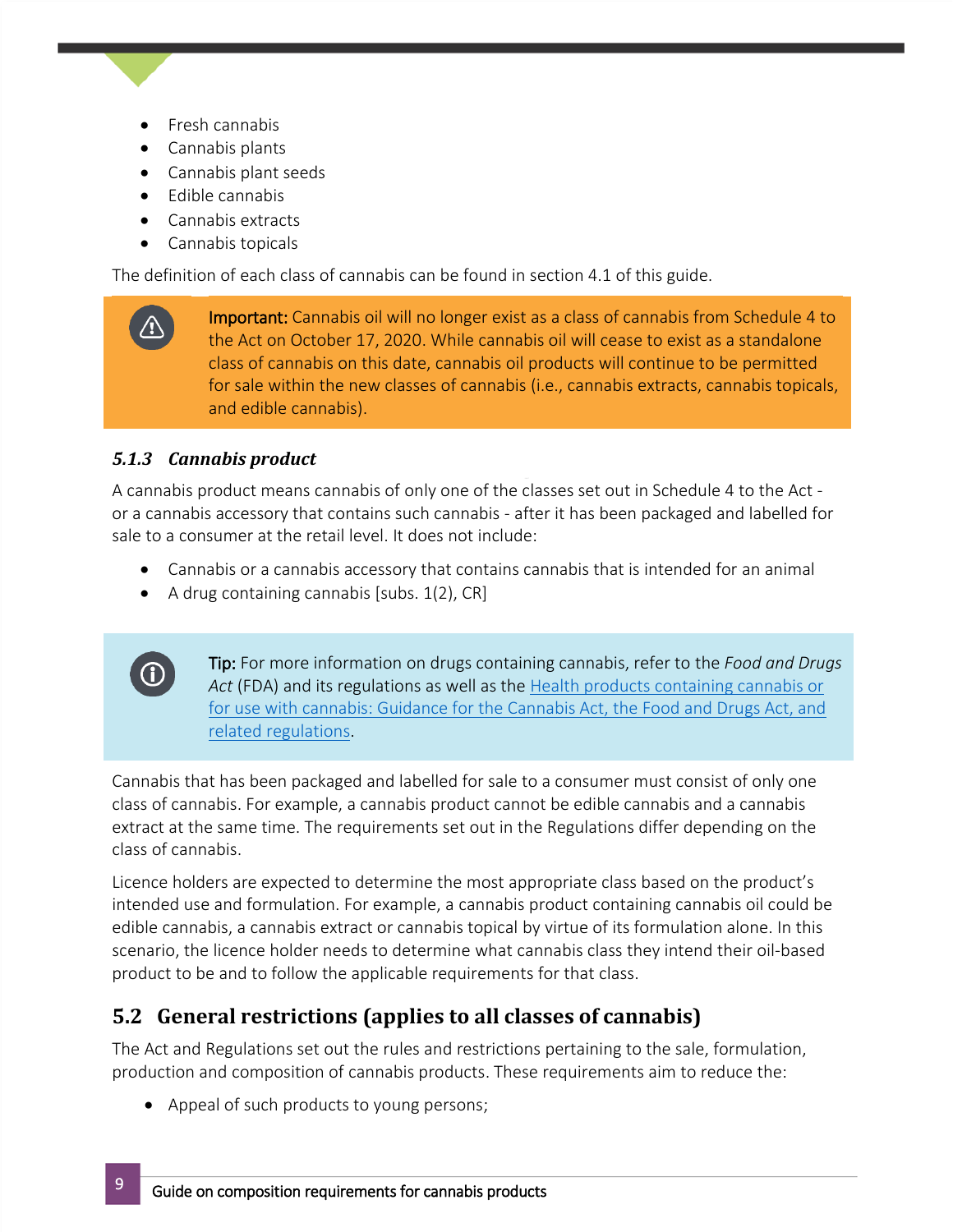- Risk of accidental consumption;
- Risk of overconsumption; and
- Risk of foodborne illness.

They are also aimed to minimize the potential for toxicity, addiction, noxious and unintended responses (i.e., adverse reactions) to cannabis products.

The following restrictions apply to all cannabis products:

# <span id="page-10-0"></span>*5.2.1 Appealing to young persons*

Unless authorized under the Act, it is prohibited to sell cannabis or a cannabis accessory that has an appearance, shape or other sensory attribute or a function that there are reasonable grounds to believe could be appealing to young persons [s. 31, CA]. The *[Policy statement on Cannabis Act](https://www.canada.ca/en/health-canada/services/cannabis-regulations-licensed-producers/prohibitions-referring-appeal-young-persons.html)  [prohibitions referring to appeal to young persons](https://www.canada.ca/en/health-canada/services/cannabis-regulations-licensed-producers/prohibitions-referring-appeal-young-persons.html)* provides more information.

# <span id="page-10-1"></span>*5.2.2 Prohibited sales*

Unless authorized under the Act, it is prohibited for a person that is authorized to sell cannabis to sell cannabis of any class that is not referred to in Schedule 4 to the Act [s. 33, CA].

# <span id="page-10-2"></span>*5.2.3 Prohibited substances*

Unless authorized under the Act, it is prohibited to sell or distribute any mixture of substances that contains cannabis and any substance that is referred to in column 1 of Schedule 5 to the Act. These are:

- Nicotine
- Caffeine (with some exceptions provided by the Regulations, refer to section 6.5.7 of this guide)
- Ethyl alcohol (with some exceptions provided by the Regulations, refer to section 6.5.8 of this guide) [s. 34, CA].

# <span id="page-10-3"></span>*5.2.4 Prohibited uses*

It is prohibited to sell or distribute any cannabis product that is intended to:

- Be used in the area of the human eye (e.g., including the eyebrow area, eyelid, eyelash, eyeball)
- Be used on damaged or broken skin
- Penetrate the skin barrier by means other than by absorption (e.g., through abrasives or needles) [s. 98, CR].

# <span id="page-10-4"></span>*5.2.5 Psychological effects, abuse liability and toxicity*

A component of a cannabis product (excluding anything referred to in item 1 or 3 of Schedule 1 to the Act – refer to section 5.1.1 of this guide) or a cannabis accessory that is packaged with a cannabis product must not: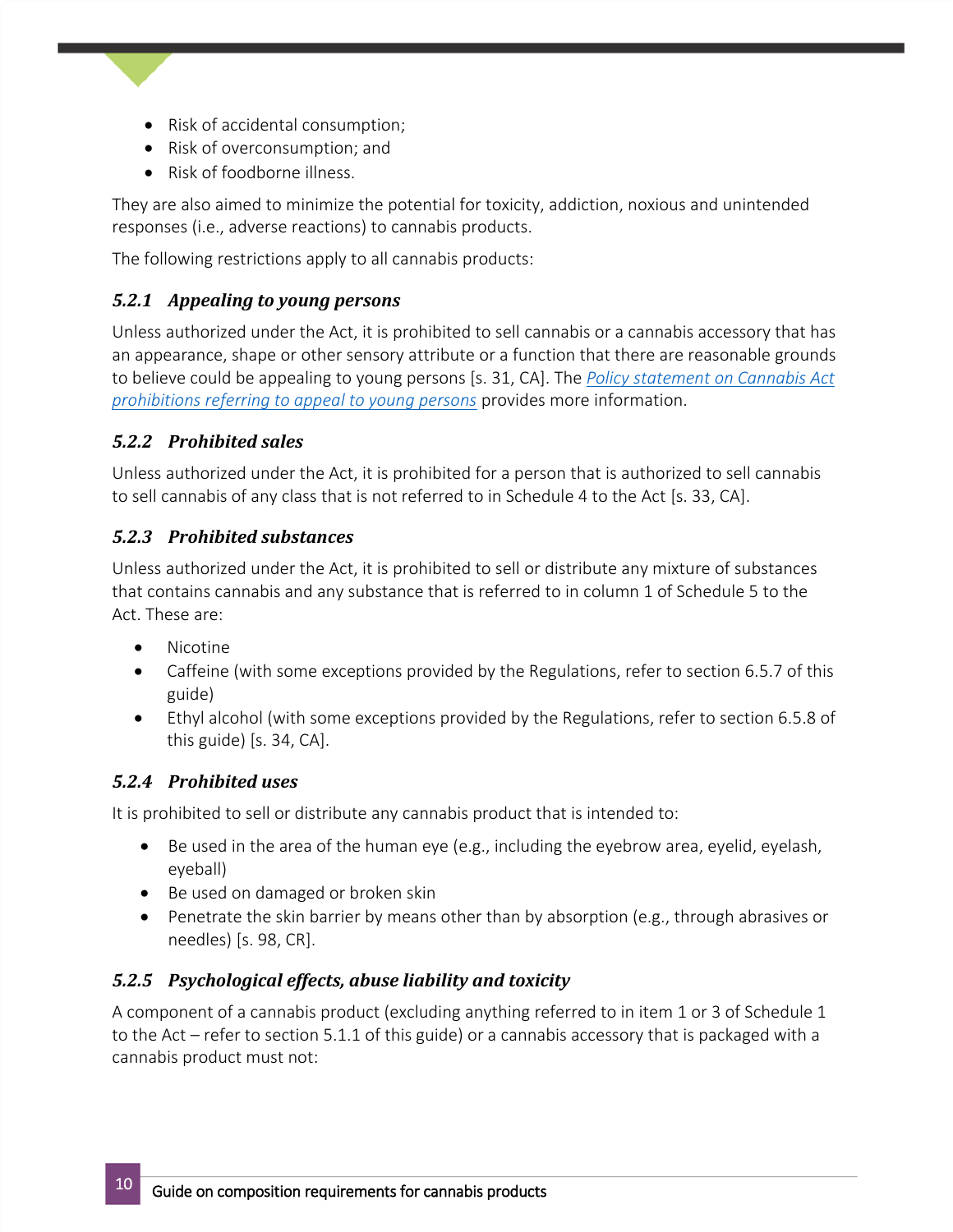- Alter or enhance the psychological effects derived from the cannabis product in a manner that may cause injury to the health of the user
- Increase the potential for abuse of the cannabis product
- Increase the toxicity of the cannabis product when used as intended or in a reasonably foreseeable way through any means other than heating or combustion [subs. 104(1), CR]

Ethyl alcohol and caffeine are excluded when they meet the conditions set out in the Regulations [s. 104, CR].

## <span id="page-11-0"></span>*5.2.6 THC quantity limits*

To reduce the risk(s) associated with overconsumption (including from accidental consumption), the Regulations define limits on the amount of THC that can be present in cannabis products. See section 6 of this guide for a description of specific limits by class of cannabis, which are set for individual servings (or "discrete units") intended for ingestion or nasal, rectal or vaginal use and for single immediate containers.



Important: The Act and Regulations do not set limits on the amount of other cannabinoids, including CBD. However, there are labelling requirements for displaying CBD content.

## <span id="page-11-1"></span>*5.2.7 Other composition and relevant requirements*

There are requirements relating to microbial and chemical contaminants, dissolution and disintegration, and residues of pesticides for cannabis products. For more information, refer to sections 93, 94 and 95 of the Regulations*,* the [Good production practices guide for cannabis](https://www.canada.ca/en/health-canada/services/cannabis-regulations-licensed-producers/good-production-practices-guide.html), and the [Mandatory cannabis testing for pesticide active ingredients](https://www.canada.ca/en/public-health/services/publications/drugs-health-products/cannabis-testing-pesticide-requirements.html) – Requirements*.*

Additionally, there are a number of prohibited representations for cannabis products. For example, for edible cannabis, it is prohibited to make an express or implied representation, including by way of a brand element that would:

 Cause reasonable grounds to believe that the representation could create the impression that the cannabis product is intended to meet the particular dietary requirements of an individual who has a physical or psychological condition as a result of a disease, disorder or injury, or for whom a particular effect, including weight loss, is to be obtained by a controlled intake of food, or of individuals who are under 18 years of age [s. 132.3, CR].

For more information, refer to section 132 of the Regulations as well as the [Packaging and](https://canada.ca/en/health-canada/services/cannabis-regulations-licensed-producers/packaging-labelling-guide-cannabis-products.html)  [labelling guide for cannabis products.](https://canada.ca/en/health-canada/services/cannabis-regulations-licensed-producers/packaging-labelling-guide-cannabis-products.html)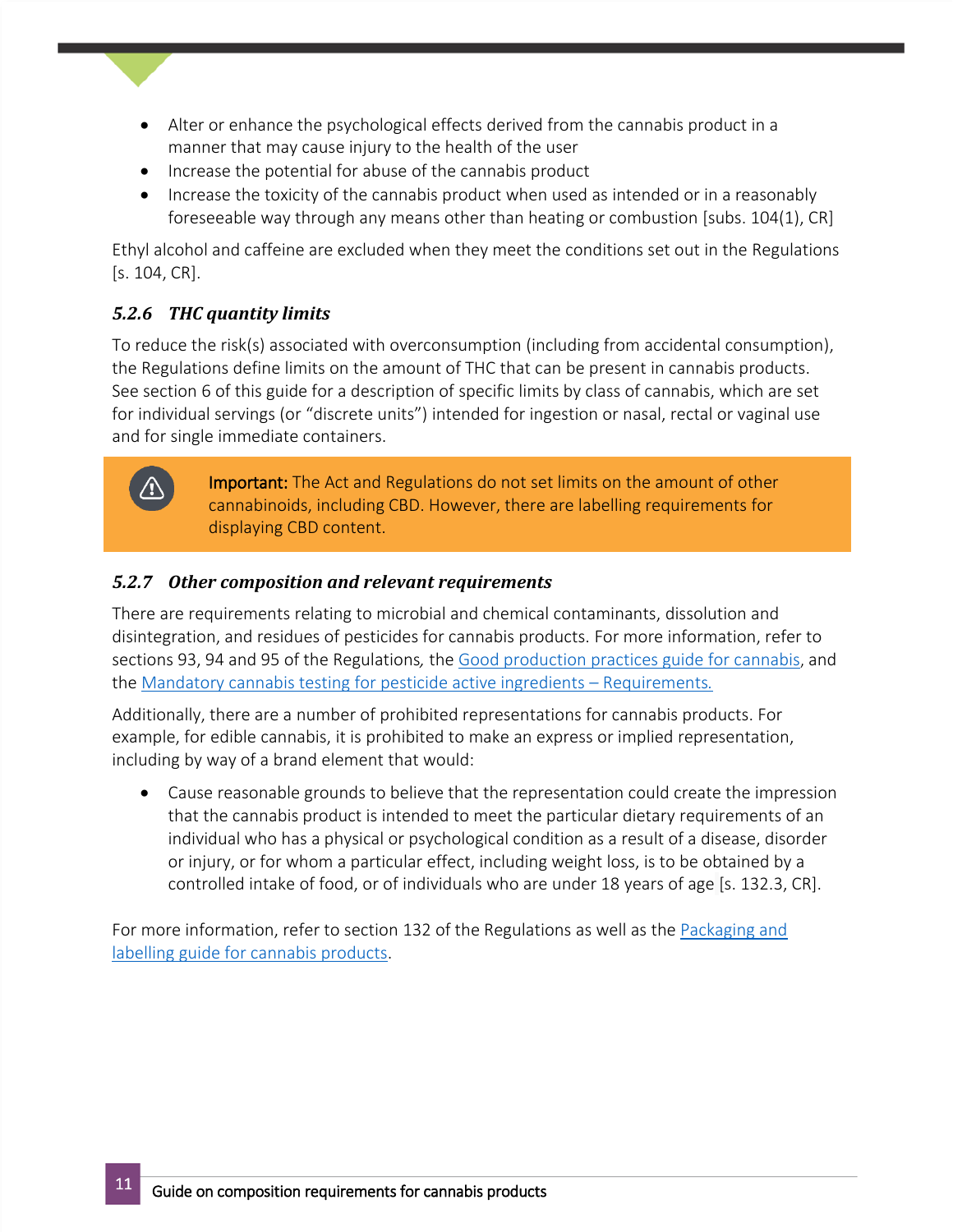# <span id="page-12-0"></span>**6.0 Product requirements by class of cannabis**

This section of the guide outlines the requirements that apply to the classes of cannabis. Unless stipulated otherwise, the requirements apply to the cannabis that is a cannabis product or that is, or will be, contained in a cannabis accessory that will become a cannabis product.

Each class of cannabis must meet the terms defined in the Act and Regulations. Refer to section 4.1 of this guide for the definition of each class of cannabis.

# <span id="page-12-1"></span>**6.1 Cannabis seeds or cannabis plant seeds**

 A cannabis seed or cannabis plant seed must not contain or have on them residues of a pest control product that is registered for use on cannabis under the *Pest Control Products Act*, or that is otherwise authorized for use under that Act, unless the residues are within any maximum residue limits that are specified in relation to cannabis under section 9 or 10 of that Act [s. 92.2, CR]. Refer to Mandatory cannabis testing for pesticide [active ingredients](https://www.canada.ca/en/public-health/services/publications/drugs-health-products/cannabis-testing-pesticide-requirements.html) – Requirements for more information.

# <span id="page-12-2"></span>**6.2 Dried or fresh cannabis**

## <span id="page-12-3"></span>*6.2.1 Composition*

- Dried or fresh cannabis must not contain or have on it anything other than a part of a cannabis plant. It does not include:
	- o A non-viable seed of a cannabis plant
	- o A mature stalk, without any leaf, flower, seed or branch, of such a plant
	- o Fibre derived from a stalk referred to above
	- o The root or any part of the root of such a plant [subs. 93(1), CR]
- THC or THCA must not be added to dried or fresh cannabis [s. 99, CR]

## <span id="page-12-4"></span>*6.2.2 Maximum quantities*

For dried or fresh cannabis products in discrete units that is intended for ingestion or nasal, rectal or vaginal use, the quantity of THC per discrete unit must not exceed 10 milligram (mg), taking into the account of potential to convert THCA into THC [subs. 96(1), CR].

For dried cannabis products in discrete units that are intended to be inhaled, the net weight of each discrete unit must not exceed 1.0 gram (g) [s. 100, CR].

# <span id="page-12-5"></span>**6.3 Cannabis extracts or cannabis topicals**

## <span id="page-12-6"></span>*6.3.1 Things injurious to health*

 A cannabis extract or cannabis topical must not contain or have on it anything that may cause injury to the health of the user when the cannabis product is used as intended or in a reasonably foreseeable way. For cannabis extracts that are intended to be combusted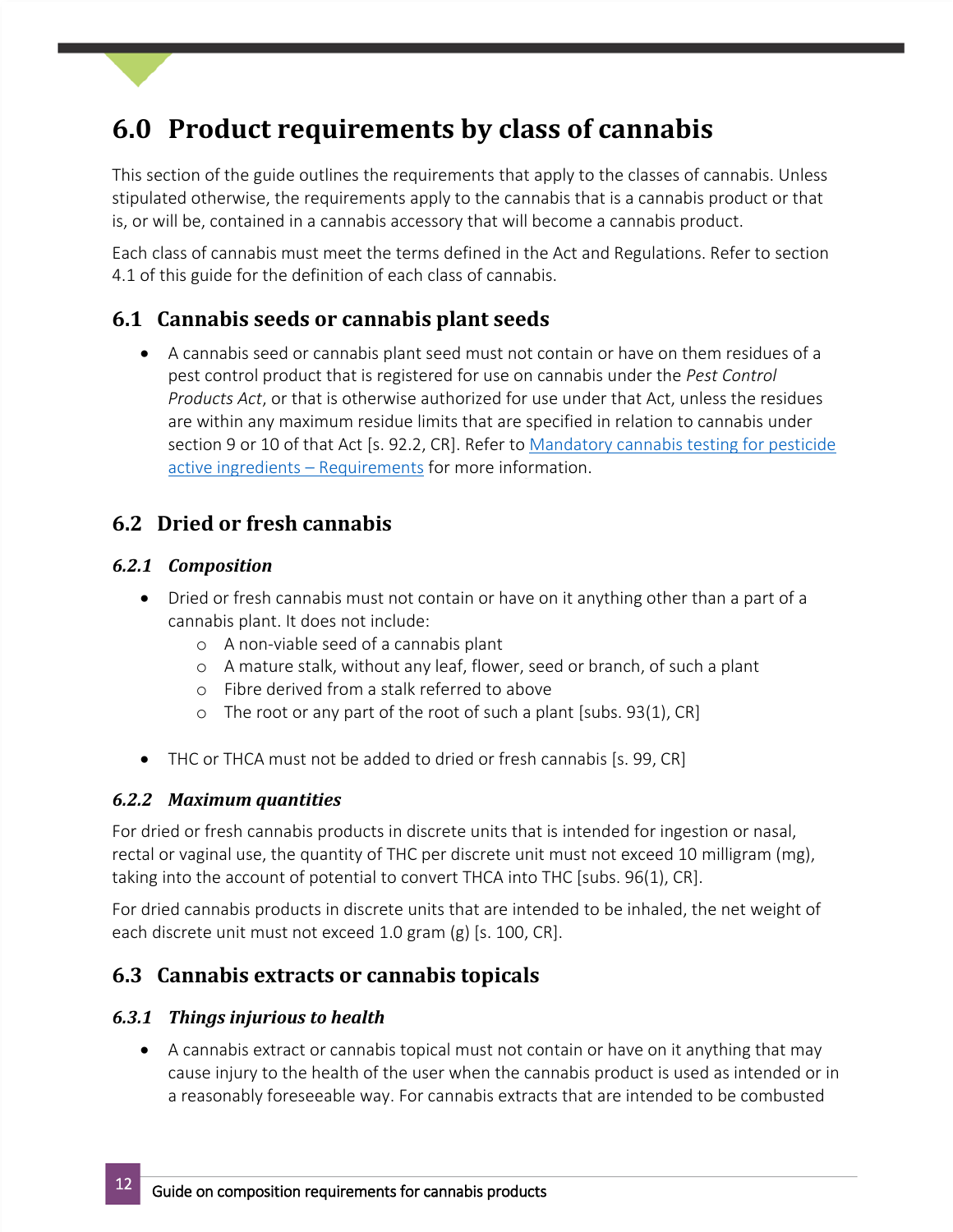and inhaled, this does not include the thing that may cause injury as a result of the intended combustion and inhalation [subs. 101(1) and (2), CR].

This excludes the cannabis, residues of a pest control product or microbial or chemical contaminants so long as they meet the requirements as noted in subsection 101(3) of the Regulations.

> For example, with regards to cannabis topicals, the [Cosmetic Ingredient Hotlist](https://www.canada.ca/en/health-canada/services/consumer-product-safety/cosmetics/cosmetic-ingredient-hotlist-prohibited-restricted-ingredients/hotlist.html) is used to communicate that certain substances may not be compliant with requirements of the FDA or the *Cosmetic Regulations*. Some of these ingredients listed may also be considered injurious to the health of the user of cannabis topicals under the Regulations*,* depending on the quantity or concentration of the ingredient as well as the nature and intended or reasonably foreseeable use of the particular product. This list is not exhaustive and is updated from time to time.

Health Canada strongly encourages licensed processors to make use of the Hotlist when looking to determine whether a particular ingredient could pose a risk of injury to the health of the consumer when used in a cannabis topical product.

## <span id="page-13-0"></span>*6.3.2 Maximum quantities*

For all cannabis extracts or cannabis topicals, the THC quantity must not exceed 1,000 mg per immediate container, taking into account the potential to convert THCA into THC [s. 101.2, CR].

## <span id="page-13-1"></span>*6.3.3 Uniform distribution*

The cannabinoids and terpenes must be uniformly distributed throughout the cannabis extract or cannabis topical [s. 101.4, CR].

# <span id="page-13-2"></span>*6.3.4 Multiple units*

It is prohibited to sell or distribute a cannabis extract or cannabis topical, if the immediate container contains multiple discrete units, unless the properties of each unit, including size but excluding flavour and colour, as applicable, are consistent [s. 98.1, CR].

# <span id="page-13-3"></span>**6.4 Additional requirements for cannabis extracts**

In addition to the above, the following requirements also apply to cannabis extracts.

# <span id="page-13-4"></span>*6.4.1 Ingredients*

Cannabis extracts must only contain ingredients that are:

- Carrier substances
- Flavouring agents
- Substances that are necessary to maintain the quality or stability of the cannabis product (e.g., binders, disintegrants, preservatives) [subs. 101.3(1), CR]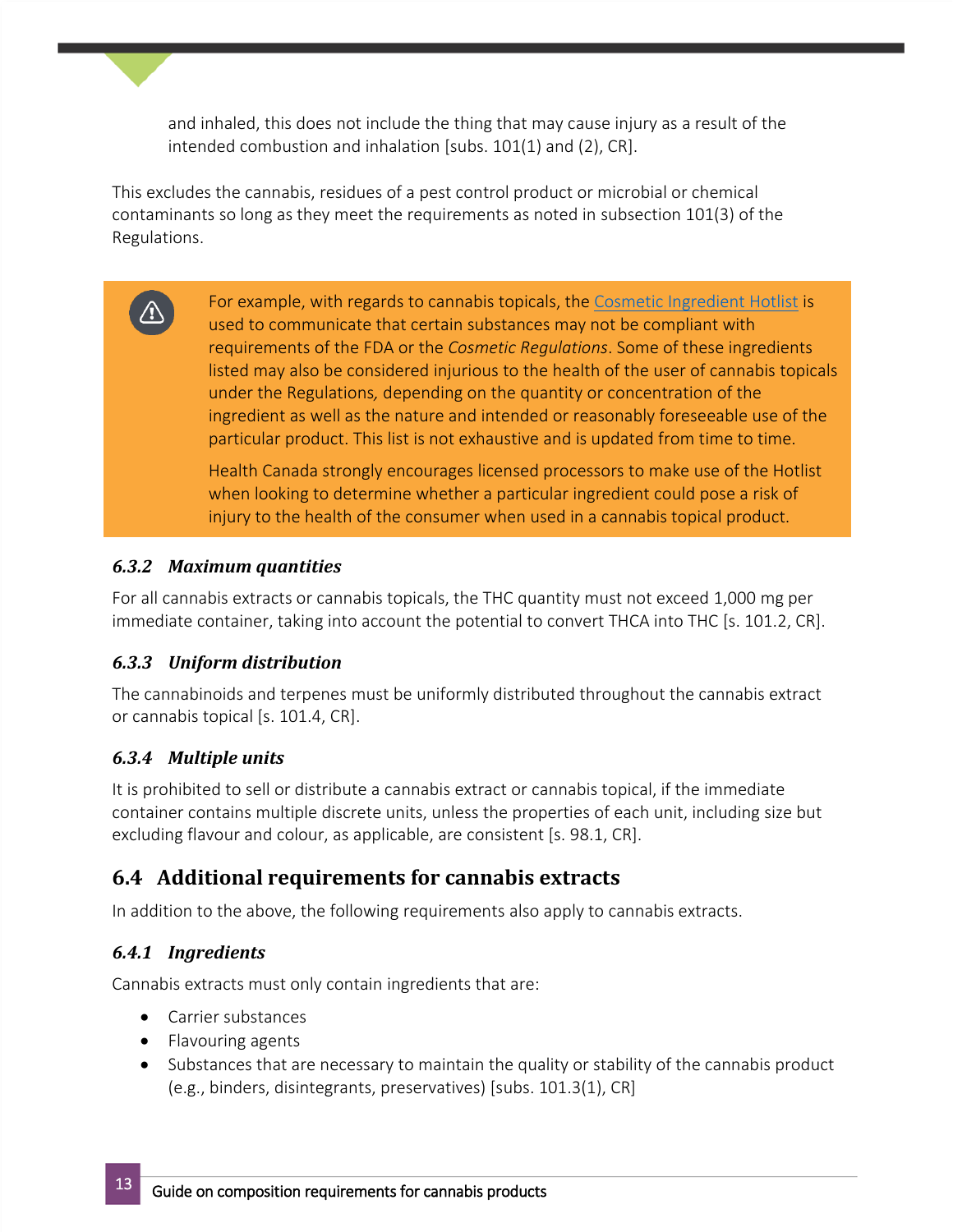The following substances are prohibited to be used as ingredients:

- Substances listed in column 1 of the table in Schedule 2 to the *Tobacco and Vaping Products Act* (e.g., amino acids, caffeine, colouring agents, essential fatty acids, glucuronolactone, probiotics, taurine, vitamins, or mineral nutrients). A vitamin may be used as an ingredient to maintain the quality or stability, if it is used in an amount that does not exceed what is necessary to do so [subs. 101.3(2) and (3), CR].
- $\bullet$  Sugars, sweeteners or sweetening agents as defined in subsection [B.01.001\(1\)](https://laws-lois.justice.gc.ca/eng/regulations/C.R.C.,_c._870/section-B.01.001.html) of the *Food and Drug Regulations* (FDR). Specifically, sugars, means all monosaccharides and disaccharides; sweetener means any sweetener that is referred to in section 2 of the *Marketing Authorization for Food Additives That May Be Used as Sweeteners;* and sweetening agent includes any food for which a standard is provided in Division 18 of the FDR, but does not include those food additives listed in the tables to Division 16 of the FDR [subs. 101.3(2), CR].

cannabis extract so long as it occurs naturally in that ingredient and is not present above the Any of these prohibited substances may be present in an ingredient that is used to produce the naturally occurring level for that ingredient [subs. 101.3(4), CR]. Note that nicotine and caffeine are not permitted in cannabis extracts.

For a cannabis extract that is intended to be inhaled, it may only contain ingredients, other than flavouring agents, for which there is a standard in a publication referred to in Schedule B of the FDA, and the ingredients have to comply with the standard (e.g., the United States Pharmacopoeia) [subs. 101.3(5), CR].

For a cannabis extract that is intended to be ingested,it may contain ethyl alcohol at any concentration (e.g., as a carrier substance) if the net weight of the cannabis extract in each immediate container does not exceed 7.5 g [subs. 101.3(6), CR].

## <span id="page-14-0"></span>*6.4.2 Prohibited uses*

Cannabis extracts must not be represented for use, directly or indirectly, on external body surfaces, including hair and nails [s. 101.5, CR].

## <span id="page-14-1"></span>*6.4.3 Maximum quantities*

For cannabis extract products that are in discrete units, and intended for ingestion or nasal, rectal or vaginal use, the quantity of THC per discrete unit must not exceed 10 mg, taking into the account of potential to convert THCA into THC [subs. 96(1), CR].

The immediate container for cannabis extracts that are not in discrete units and not intended for inhalation are required, among other things, to have an integrated dispensing mechanism (e.g., pump or metered spray for a bottle) that does not dispense more than 10 mg of THC per activation, taking into account the potential to convert THCA into THC [subs. 122.5(1), CR]. This is intended to protect consumers against overconsumption (including from accidental consumption) and provide them with a reliable means to control the dose of a cannabis product.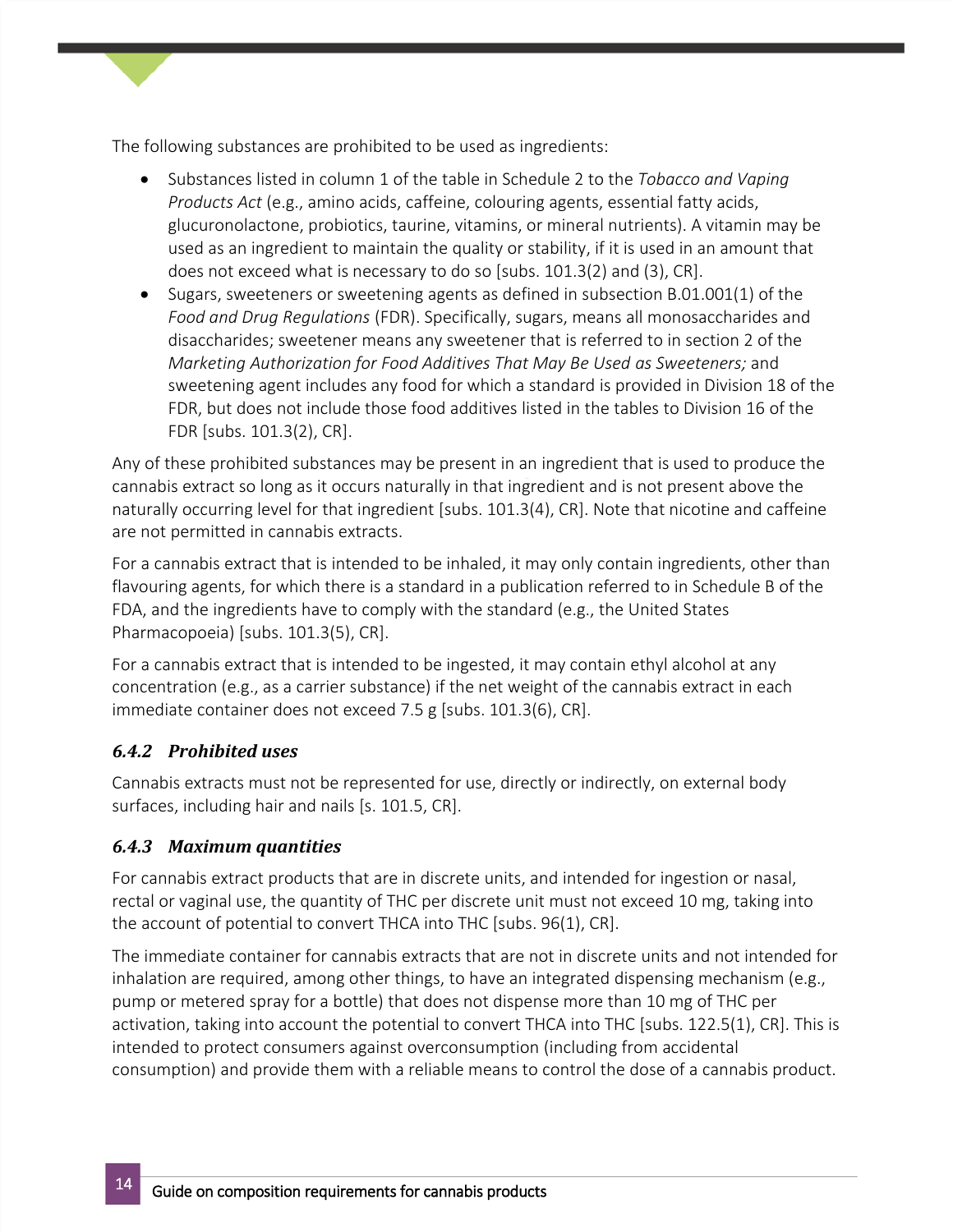For cannabis extracts that are in liquid form at room temperature, the immediate container must not contain more than 90 millilitres (mL) of extract [s. 122.3, CR].

# <span id="page-15-0"></span>**6.5 Edible cannabis**

# <span id="page-15-1"></span>*6.5.1 Prohibited things*

Edible cannabis must not contain or have on it anything in a quantity that would cause the sale of the edible cannabis to be prohibited under any of paragraphs 4(1)(a) to (d) of the FDA if the edible cannabis were a food to which the Act applies [subs. 102.1 (1), CR].

It must not:

- Have in or on it any poisonous or harmful substance;
- Be unfit for human consumption;
- Consist in whole or in part of any filthy, putrid, disgusting, rotten, decomposed or diseased animal or vegetable substance; or
- $\bullet$  Be adulterated [s. 102.1, CR].

This excludes the cannabis, residues of a pest control product or microbial or chemical contaminants so long as they meet the requirements as noted in subsection 102.1(2) of the Regulations.

# <span id="page-15-2"></span>*6.5.2 Maximum quantities*

Subject to the variability limits, the THC quantity for edible cannabis must not exceed 10 mg per immediate container taking into account the potential to convert THCA into THC [subs. 97(2) and s. 102.7, CR].

This means, for example, that a package could contain edible cannabis with two discrete units that each contains 5 mg of total THC or other combinations so long as the overall THC content does not exceed 10 mg of total THC. Each unit must contain the same amount of total THC as every other unit.

# <span id="page-15-3"></span>*6.5.3 Multiple units*

It is prohibited to sell or distribute edible cannabis, if the immediate container contains multiple discrete units, unless the properties of each unit, including size but excluding flavour and colour, as applicable, are consistent [s. 98.1, CR].

# <span id="page-15-4"></span>*6.5.4 Ingredients*

Edible cannabis must not contain any ingredients other than food and food additives [subs. 102(1), CR].

Food has the same meaning as in section 2 of the FDA which is any article manufactured, sold or represented as food or drink for human beings, chewing gum, and any ingredient that may be mixed with food for any purpose whatsoever.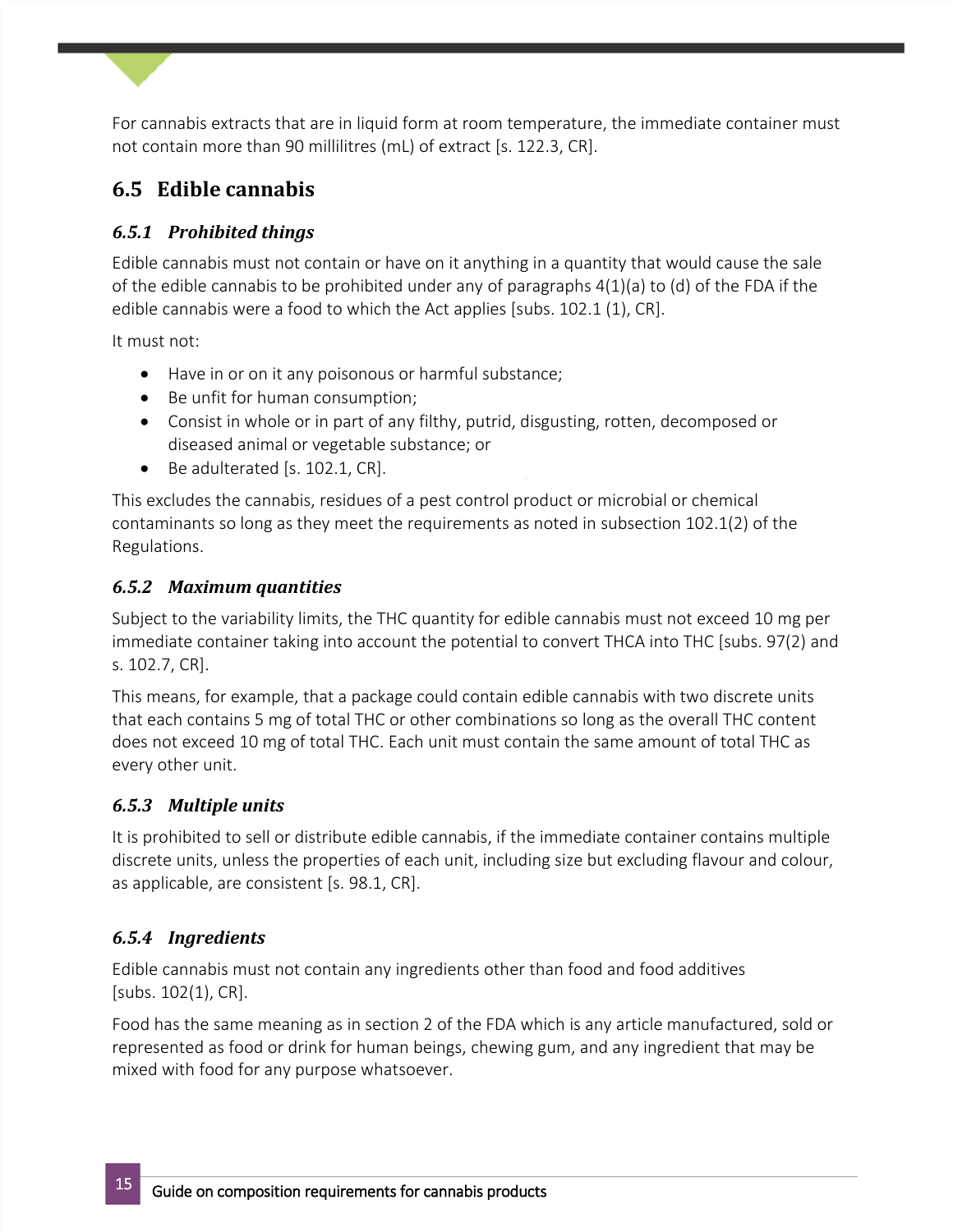# <span id="page-16-0"></span>*6.5.5 Food additives*

Food additives may be used as ingredients in edible cannabis if all of the following conditions are met:

- The edible cannabis would be a food that is the subject of a marketing authorization if the edible cannabis did not contain or have on it anything referred to in item 1 or 3 of Schedule 1 to the Act
- The marketing authorization permits the food additive to be in or on the food
- The conditions under which the marketing authorization permits the food additive to be in or on the food, including any maximum levels of use, are complied with, and
- The food additive is not caffeine or caffeine citrate [subs. 102(5), CR].



Tip: Note that permitted food additives are limited to use in or upon foods that are set out in the [Lists of Permitted Food Additives](https://www.canada.ca/en/health-canada/services/food-nutrition/food-safety/food-additives/lists-permitted.html) at the maximum level of use and conditions of use outlined in those Lists.

Refer to the FDA and its regulations, and Health Canada's Food and Nutrition [webpage](https://www.canada.ca/en/health-canada/services/food-nutrition.html) for more information on foods and food additives.

# <span id="page-16-1"></span>*6.5.6 Vitamins and mineral nutrients*

Vitamins and mineral nutrients may not be used as ingredients in edible cannabis (i.e., no fortification with added minerals or vitamins) unless they are permitted to be used as food additives and are used according to the relevant rules and limitations for those food additives. For example, the presence of naturally occurring vitamins or minerals in ingredients is permitted, as is the presence of vitamins or minerals because of required fortification of that ingredient under the FDA and its regulations (e.g., thiamine must be added to flour) [subs. 102(6), CR].

## <span id="page-16-2"></span>*6.5.7 Caffeine*

Edible cannabis must not contain or have on it caffeine unless it has been introduced through the use of ingredients that naturally contain caffeine (e.g., chocolate, tea) and the total amount of caffeine in each immediate container does not exceed 30 mg [s. 5.1 and 102.2, CR]. Note that caffeine cannot be used as a food additive [subs. 101(5)(d), CR].

# <span id="page-16-3"></span>*6.5.8 Ethyl alcohol*

Edible cannabis must not contain or have on it ethyl alcohol unless the concentration of it does not exceed 0.5% weight-by-weight (w/w) of ethyl alcohol of the edible cannabis [subs. 5.2(2), s. 102.3, CR].

## <span id="page-16-4"></span>*6.5.9 Meat products, poultry products and fish*

A meat product, poultry product or fish must not be used in edible cannabis unless:

It is a food additive (e.g., gelatin, when meeting the additive requirements) or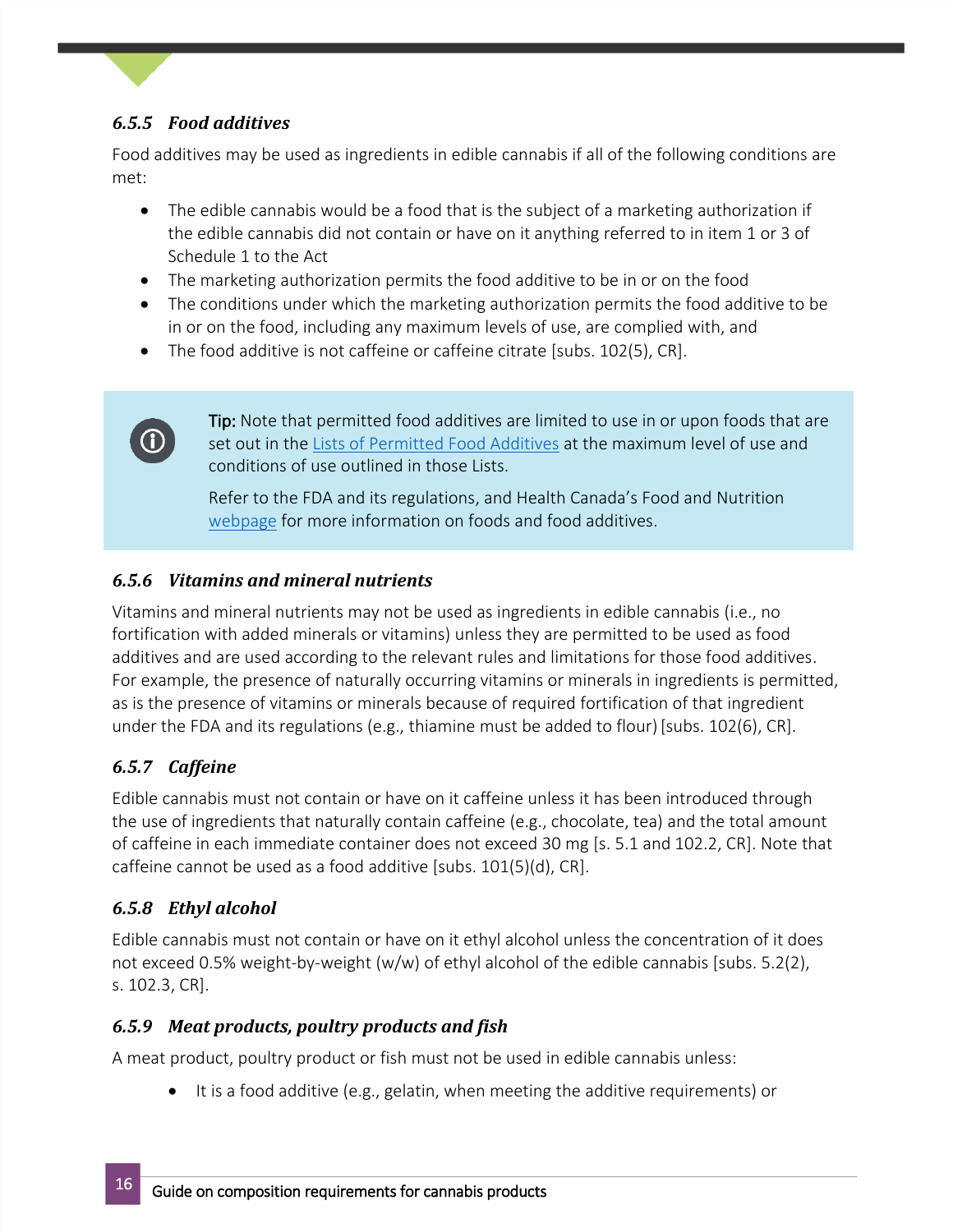It has a water activity of 0.85 at a temperature of 22  $\pm$  2°C or less when it is obtained by a licence holder and it has been produced by a person who is authorized to produce it under provincial legislation or the *Safe Food for Canadians Act* or is imported in accordance with that Act (e.g., jerky) [subs. 102(3), CR].

# <span id="page-17-0"></span>*6.5.10 Self-produced food*

Licence holders may produce their own food to be used as an ingredient in edible cannabis if the food is not a meat product, poultry product or fish and the sale of the food would not be prohibited under section 4 of the FDA [subs. 102(4), CR].

## <span id="page-17-1"></span>*6.5.11 Foods with temporary marketing authorization*

Any foods that have received a Temporary Marketing Authorization Letter (TMAL) issued under the FDR cannot be used as an ingredient or constituent in edible cannabis [subs. 102(2), CR].

caffeinated energy drinks, energy and granola bars, gums and candies. Supplemented foods represent a significant category of foods for which TMALs are issued by Health Canada and it includes products such as beverages with added vitamins and minerals,

Licence holders should review on a regular basis - the [Lists of foods that have received](https://www.canada.ca/en/health-canada/services/food-nutrition/legislation-guidelines/acts-regulations/lists-foods-that-have-received-temporary-marketing-authorization-letters.html)  [Temporary Marketing Authorization Letters](https://www.canada.ca/en/health-canada/services/food-nutrition/legislation-guidelines/acts-regulations/lists-foods-that-have-received-temporary-marketing-authorization-letters.html) given the lists are continuously being updated as TMALs are issued.

## <span id="page-17-2"></span>*6.5.12 Irradiation*

Edible cannabis must not be irradiated unless the edible cannabis would be a food that is listed in item 3 or 4, column 1, of the table to Division 26 of Part B of the FDR (i.e., wheat, flour, whole wheat flour, whole or ground spices and dehydrated seasoning preparations) if the edible cannabis did not contain or have on it anything referred to in item 1 or 3 of Schedule 1 to the Act. The relevant FDR requirements must also be met (i.e., paragraphs B.26.003(2)(a) and (b) and subsection B.26.004(1) of the FDR) [s. 102.6, CR].

More information about food irradiation can be found on the Canadian Food Inspection Agency's (CFIA) website: [Food Irradiation](https://www.canada.ca/en/health-canada/services/food-nutrition/food-safety/food-irradiation.html)

## <span id="page-17-3"></span>*6.5.13 Shelf-stable*

Edible cannabis may not be sold or distributed if the unopened immediate container requires refrigeration, such as, the edible cannabis must be stored at or below 4°C to prevent the cannabis product from becoming contaminated before its durable life date [s. 102.4, CR].

## <span id="page-17-4"></span>*6.5.14 Hermetically sealed containers*

Edible cannabis may not be sold or distributed in a hermetically sealed container if any component of the edible cannabis has a pH that exceeds 4.6 and a water activity that exceeds 0.85 at a temperature of  $22 \pm 2^{\circ}$ C [subs. 102.5(1) CR].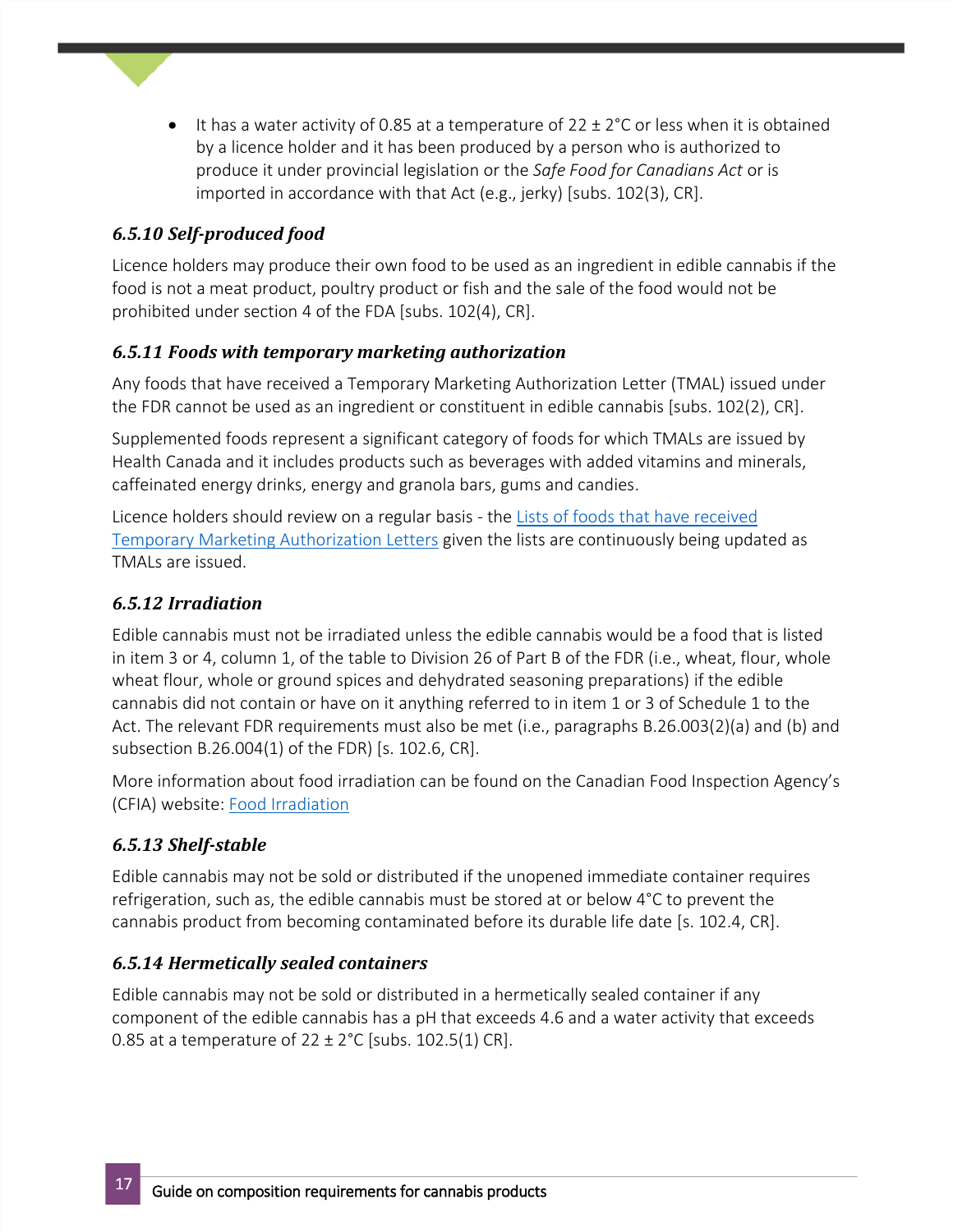# <span id="page-18-0"></span>**6.6 Cannabis accessory**

A cannabis accessory means:

(a) A thing, including rolling papers or wraps, holders, pipes, water pipes, bongs and vaporizers, that is represented to be used in the consumption of cannabis; or (b) A thing that deemed under subsection 2(3) to the Act to be represented to be used in the consumption of cannabis [subs. 2(1), CA].

Other examples of cannabis accessories include a wide variety of things, such as vaping cartridges, droppers, and mechanical pumps.

A cannabis accessory that contains cannabis (within one of the classes set out in Schedule 4 to the Act) that is packaged and labelled for sale to a consumer at the retail level is a cannabis product for the purposes of the Regulations. For greater clarity: the cannabis accessory and the cannabis together are considered the cannabis product and the cannabis accessory is not considered an immediate container.

Besides meeting the general requirements of the Act and Regulations, a cannabis accessory that is a cannabis product (i.e., that contains cannabis) or that is packaged with a cannabis product must:

- Not be contaminated [s. 103, CR]
- Not impart a characterizing flavour to the cannabis [s. 103.1,CR]
- Not dispense more than 10 mg of THC per activation, subject to variability limits and taking into account the potential to convert THCA into THC if the cannabis accessory is a cannabis product intended for ingestion or nasal, rectal or vaginal use; and if the cannabis accessory that is packaged with, and that is intended to dispense, a cannabis extract that is a cannabis product and is intended for ingestion or nasal, rectal or vaginal use [subs. 97(1) and s. 103.2, CR]

Cannabis accessories may be subject to other Acts and Regulations that aim to protect the public, such as the *Canada Consumer Product Safety Act* and its regulations.

# <span id="page-18-1"></span>**6.7 Novel products**

As with any other cannabis product, licence holders must ensure that any novel cannabis extracts or cannabis topicals product are not injurious to health and that edible cannabis is not poisonous, harmful or adulterated and otherwise meets the requirements [subs. 101(1) and s. 102.1, CR].

Information about new cannabis products, including novel products, should be provided to Health Canada in a notice of a new cannabis product, as outlined in section 6.8 of this guide.

There are a number of other Acts and Regulations that apply to novel products that licence holders should be aware of, including those mentioned below. The *Cannabis Regulations* do not establish additional rules over and above those that are already established to protect the public.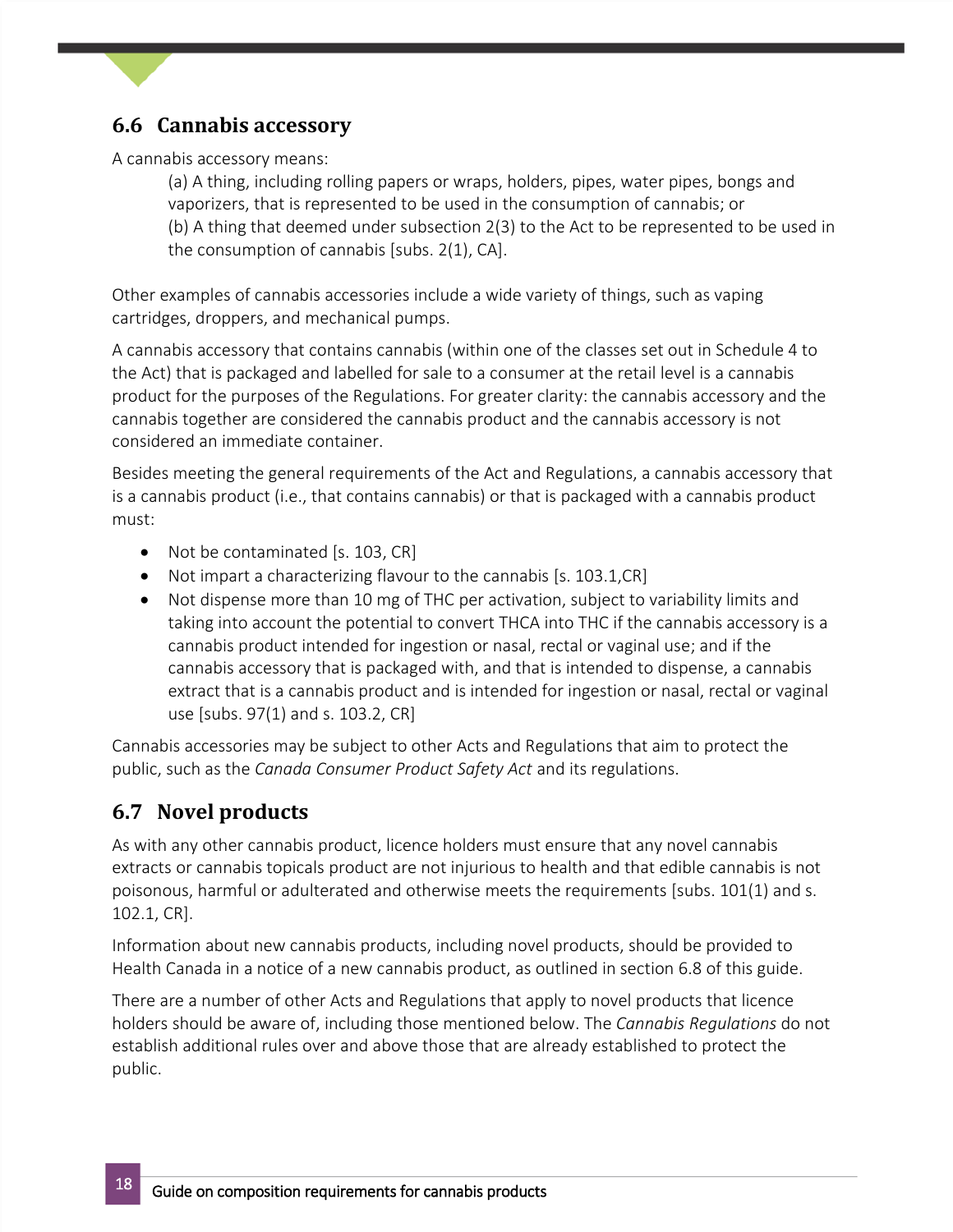# <span id="page-19-0"></span>*6.7.1 Cannabis plants and plants seeds*

Plants with novel traits are regulated under the *Seeds Act* and *Seeds Regulations* as well as the *Plant Protection Act* and *Plant Protection Regulations.* Plants with novel traits include plants into which one or more traits have been intentionally introduced, regardless of method, where

- The trait is new to cultivated populations of the species in Canada, and
- The plant has a potential to have a significant negative environmental effect

These traits can be introduced using biotechnology, mutagenesis or conventional breeding techniques.

# $\odot$

Tip: For more information on cannabis with novel traits, including environmental release and import requirements, refer to the [Cannabis with novel traits](http://www.inspection.gc.ca/plants/cannabis/regulation-of-cannabis/eng/1551112125696/1551112267912) fact sheet.

## <span id="page-19-1"></span>*6.7.2 Novel food ingredients in edible cannabis*

Edible cannabis must not contain any ingredients other than food and food additives [subs. 102(1), CR]. In addition, edible cannabis products must not contain or have on it anything in a quantity that would cause the sale of the edible cannabis to be prohibited under any of paragraphs 4(1)(a) to (d) of the FDA if the edible cannabis were a food to which that Act applies (refer to section 6.5.1 of this guide).

The FDR defines a novel food under Division 28 of Part B. In summary, novel foods are those that:

- Result from a process not previously used in food
- Do not have a history of safe use as a food
- Have been modified by genetic manipulation (also known as genetically modified foods, GM foods, genetically engineered foods or biotechnology derived foods)

All novel foods must be assessed by Health Canada before they can be sold in Canada.

In that regard, any novel food ingredients should be approved by Health Canada before being used in an edible cannabis product. Failure to secure approval of novel food ingredients could cause the sale of the edible cannabis to be prohibited under any of paragraphs 4(1)(a) to (d) of the FDA (e.g., to be harmful or unfit for human consumption depending on their nature) [subs. 102.1(1), CR].

Refer to [Genetically modified foods and other novel foods](https://www.canada.ca/en/health-canada/services/food-nutrition/genetically-modified-foods-other-novel-foods.html) for more information.

#### <span id="page-19-2"></span>*6.7.3 Nanotechnology and nanomaterials*

To support the regulation of nanotechnology and nanomaterials, Health Canada has adopted the [Policy Statement on Health Canada's Working Definition for Nanomaterial](https://www.canada.ca/en/health-canada/services/science-research/reports-publications/nanomaterial/policy-statement-health-canada-working-definition.html). Additionally, more information can be found on Health Canada's [Nanotechnology-based health product and food](https://www.canada.ca/en/health-canada/services/drugs-health-products/nanotechnology-based-health-products-food.html)  [webpage.](https://www.canada.ca/en/health-canada/services/drugs-health-products/nanotechnology-based-health-products-food.html) All nanotechnologies and nanomaterials must comply with all of the relevant provisions in the Act and Regulations.